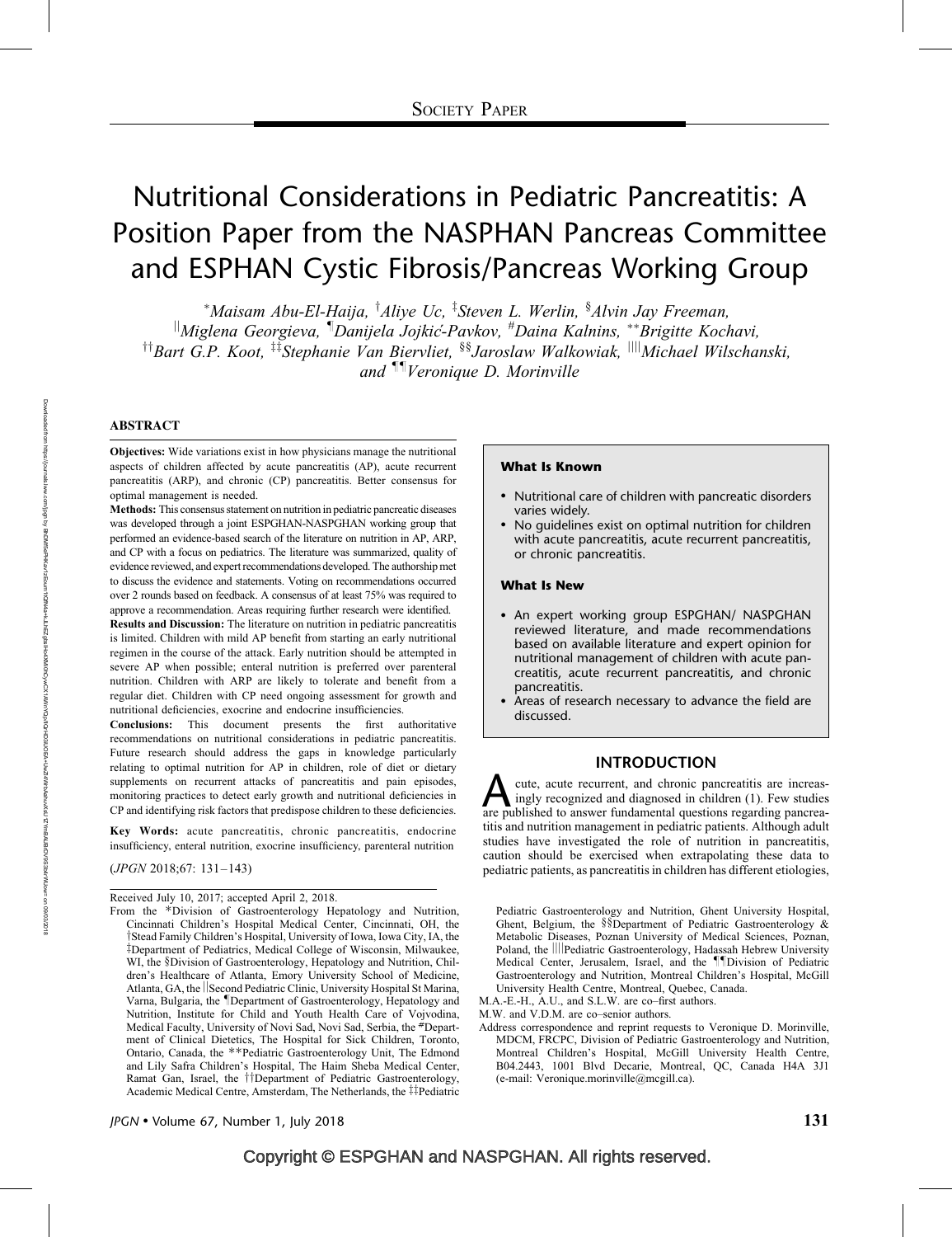presentations, and outcomes compared with adults (2). Management of nutritional needs in children affected by pancreatic diseases varies widely. Historically, most therapy has been based on institutional preferences rather than scientific evidence.

The European Society for Pediatric Gastroenterology, Hepatology and Nutrition (ESPGHAN) Cystic Fibrosis/Pancreas Working Group and the NASPGHAN (North American Society for Pediatric Gastroenterology, Hepatology and Nutrition) Pancreas Committee combined efforts with the goal to review the available scientific evidence for various nutritional interventions (nil per os [NPO], total parenteral nutrition [TPN], polymeric versus elemental formulas, use of nasogastric and nasojejunal tubes, low vs normal vs high-fat diet, supplementation of vitamins or pancreatic enzymes, etc) in pancreatic disease (acute pancreatitis [AP], acute recurrent pancreatitis [ARP], chronic pancreatitis [CP]). The literature reviews were utilized to make management recommendations based on scientific evidence. Consensus/expert opinion was provided when evidence was insufficient. Suggestions were provided for further research based on identified gaps.

This clinical document summarizes various aspects of nutritional care in pediatric pancreatic diseases during: AP; between episodes of AP; and chronic pancreatitis, with or without exocrine pancreatic insufficiency (EPI), and provides recommendations for management and suggestions for further research. Definitions as per Morinville et al are summarized as follows: AP is defined as requiring at least 2 out of 3 criteria: abdominal pain suggestive of, or compatible with AP (ie, abdominal pain of acute onset, especially in the epigastric region); serum amylase and /or lipase activity at least 3 times greater than the upper limit of normal (international units/liter); and imaging findings characteristic of or compatible with AP (eg, using ultrasound, contrast-enhanced computed tomography, endoscopic ultrasonography, and/or magnetic resonance imaging and magnetic resonance cholangiopancreatography) (3). Severity of AP has been defined following various classification schemes in the past, but has recently been more uniformly defined as mild AP: AP without organ failure, local or systemic complications, and usually resolving within the first week; moderately severe AP including the presence of transient organ failure that resolves in no longer than 48 hours, or local complications or exacerbation of co-morbid disease; and severe AP having organ failure that persists for longer than 48 hours (3). ARP diagnosis requires at least 2 distinct episodes of AP (each as defined above), along with either complete resolution of pain  $(21$ -month pain-free interval between the diagnoses of AP), or complete normalization of serum pancreatic enzyme levels (amylase and lipase), before the subsequent episode of AP is diagnosed, along with complete resolution of pain symptoms, irrespective of a specific time interval between AP episodes (3). CP is diagnosed in the presence of abdominal pain consistent with pancreatic origin and imaging findings suggestive of chronic pancreatic damage; evidence of EPI and suggestive pancreatic imaging findings; evidence of endocrine pancreatic insufficiency and suggestive pancreatic imaging findings; or surgical or

pancreatic biopsy specimen demonstrating histopathologic features compatible with CP (4).

## METHODS

The working group involved in the development of these NASPGHAN-ESPGHAN clinical recommendations included members of the NASPGHAN Pancreas Committee, under the leadership of Committee Chair (V.M.), and members of the ESP-GHAN Cystic Fibrosis/Pancreas Working Group under the leadership of Committee Chair (M.W.) and experts in the field of pancreatitis nutrition.

Three subgroups were created, headed by the 3 co-first authors (M.A.-E.-J. for AP section, S.W. for ARP section, A.U. for CP section), under whose guidance main topics of interest were subdivided for thorough review of the medical literature through MEDLINE and PubMed up to August 2016. E-mail correspondence between the subgroup leaders and 2 senior authors, and teleconferences between the 2 senior authors led to the preparation of a draft by each subgroup leader with input of other authors. The manuscript was then shared with the remainder of the authorship for review before a group discussion was held at the October 2016 World Congress of Pediatric Gastroenterology, Hepatology and Nutrition in Montreal, Quebec, Canada. At this face-to-face meeting, each subgroup presented pertinent literature review, estimated strength of evidence, and proposed the statement recommendations to vote for each element under consideration. The summary statements/recommendations were discussed, and approved, rejected, or modified based on the feedback of attendees.

Subsequent to group discussion, each recommendation was voted upon for the first time, using a 5-point scale (5—strongly agree; 4—agree; 3—neutral: neither agree nor disagree; 2—disagree; 1—strongly disagree). It had been previously agreed that consensus could only be reached if at least 75% of the group voted "4" (agree) or "5" (strongly agree) on a particular recommendation. A modified version of the GRADE recommendations system was carried out, classifying recommendations based on 3 levels  $(A = high-quality evidence; B = moderate-quality evidence; and$  $C =$ low-quality evidence), in addition to designating recommendations as  $1 =$ strong recommendation or  $2 =$ weak recommendation (5). Authors had reviewed the modified GRADE methodology (as described in *[www.uptodate.com](http://www.uptodate.com/)*) (6) ahead of evaluating the various recommendations. Of note, this modified methodology (6) differed from the official GRADE mechanism in that evaluators were not independent from the group developing the recommendations, no independent opinion on level of evidence was provided, and no formal GRADE report of the literature was created for the statements derived. Additionally, the strength of a recommendation was based on the authors' expert opinion regarding the recommendation, and not directly related to the GRADE criteria. A second round of voting occurred via e-mail in April–May 2017 utilizing the modified recommendations, and request to return voting results within a 14-day timeframe, with responses printed and tabulated. The final manuscript draft was approved by all authors.

ESPGHAN/ NASPGHAN are not responsible for the practices of physicians and provide guidelines and position papers as indicators of best practice only. Diagnosis and treatment are at the discretion of physicians.

The authors report no conflicts of interest.

DOI: [10.1097/MPG.0000000000002023](http://dx.doi.org/10.1097/MPG.0000000000002023)

This publication was supported by the North American Society for Pediatric Gastroenterology, Hepatology and Nutrition (NASPGHAN); European Society for Pediatric Gastroenterology, Hepatology and Nutrition (ESP-GHAN); M.A.-E.-H. by the National Institutes of Diabetes and Digestive and Kidney Diseases (NIDDK) under award number R43 DK105640-01; A.U. by U01 DK108334, DK097820, and DK096327.

M.A.-E.-H., A.U., S.L.W., A.J.F., and V.D.M. are NASPGHAN Pancreas Committee members.

M.G., D.J.-P., B.K., B.G.P.K., S.V.B., J.W., and M.W. are ESPGHAN Cystic Fibrosis/Pancreas Working Group members.

Copyright  $\circ$  2018 by European Society for Pediatric Gastroenterology, Hepatology, and Nutrition and North American Society for Pediatric Gastroenterology, Hepatology, and Nutrition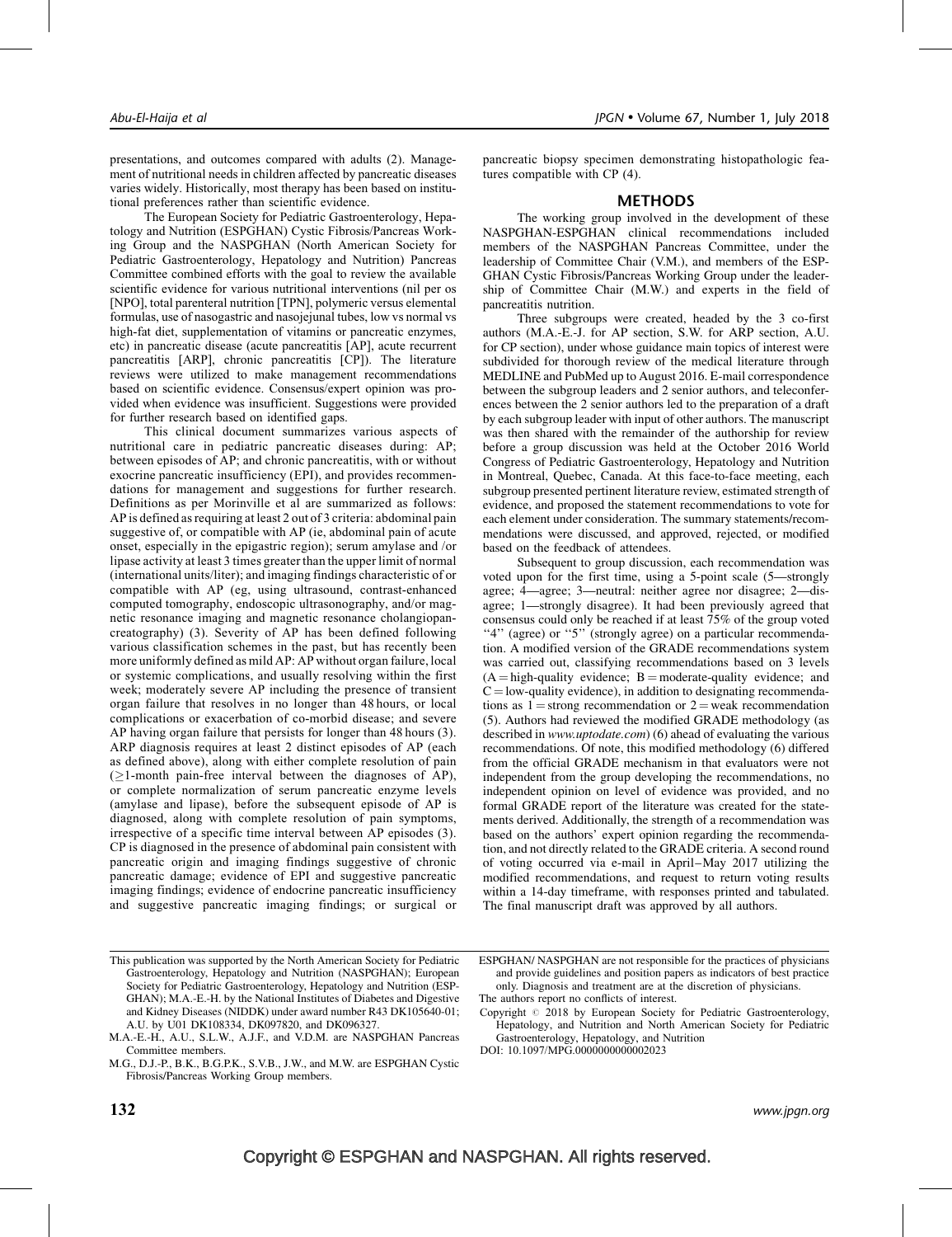# Nutrition During Acute Pancreatitis

One of the main principles in treating patients with AP of any age has been to follow an NPO (7) approach, with or without the use of TPN, with the aim to suppress pancreatic enzyme secretion and obtain bowel rest. Recent experimental and clinical studies have, however, demonstrated that this approach can actually lead to an increased risk of infectious complications due to bacterial overgrowth and translocation from the gut, resulting in higher morbidity and mortality in patients with severe acute pancreatitis (SAP) (8). In general, nutrition support will begin after any necessary fluid resuscitation and ensuring hemodynamic stability in the AP patient.

Determining the optimal nutritional support is considered an essential part of AP management, but this is not well studied in pediatrics (9,10). Consequently, few recommendations exist. For the purpose of this document, enteral nutrition will relate to any form of food taken into the gastrointestinal tract—by mouth, gastric, duodenal, or jejunal route. This section will review the evidence for various forms of nutritional support and attempt to derive recommendations based on the literature with respect to the management of children with AP.

# Enteral Nutrition (Oral, Gastric, Jejunal) During an Episode of Acute Pancreatitis

Most studies regarding AP and nutrition have been conducted in the adult population, with limited evidence in children.

#### Nutrition in Mild Acute Pancreatitis

Compelling evidence in the adult literature supports early introduction of enteral feeds in mild AP. Enteral support including a full solid diet in mild AP appears to be safe and well-tolerated and is associated with positive outcomes including reduced length of hospital stay  $(11-13)$ . Eckerwall et al found that length of stay was shorter in patients with predicted mild AP when patients received enteral support compared with ''conventional fasting or NPO'' (14). In fact, the group that received enteral nutrition had similar pain severity to the group that was NPO (14).

In the pediatric literature, Abu-El-Haija et al, reported that enteral nutrition was well tolerated and not associated with adverse pain outcomes in a small cohort of 38 children admitted with AP (15). Another study by the same group found that early enteral nutrition in mild AP was associated with shorter length of stay, lower rate of intensive care admissions and lower rates of progression to severe AP. A general diet, without restrictions of type of food or fat content, was tolerated in patients who were allowed to eat by mouth (16).

Summary 1.1: Initiation of enteral nutrition in mild AP has proven to be of benefit in both adults and children. Early initiation of a normal diet (<48 hours) is feasible in most cases. Oral food intake in children with mild AP is likely to be safe.

Recommendation 1.1a: Children with mild AP should be started on a general (regular) diet and advanced as tolerated\*

 $13/13 = 100\%$  agreement with recommendation.

Voting results: 10 strongly agree; 3 agree; 0 neutral; 0 disagree; 0 strongly disagree

GRADE 1B: Strong recommendation; moderate quality evidence

-As soon as feasible (preferably within 48 hours of admission)

Recommendation 1.1aa: Children with mild acute pancreatitis should be nourished preferably via mouth in contrast to nasogastric route.

 $13/13 = 100\%$  agreement with recommendation.

Voting results: 12 strongly agree; 1 agree; 0 neutral; 0 disagree; 0 strongly disagree

GRADE 1C: Strong recommendation; low-quality evidence

#### Enteral Nutrition in Severe Acute Pancreatitis

Most studies involving nutrition in SAP have utilized predicted SAP as criterion. The evidence suggests that enteral nutrition (EN) is superior to lack of EN in SAP outcomes, and EN was associated with reduced complications and lower mortality according to previous studies (14,17–20). SAP carries a high mortality in adult pancreatitis, and carries an increased morbidity in pediatric patients with pancreatitis. Clear evidence from adult data supports EN as beneficial in patients with SAP and as superior to parenteral nutrition (PN) (18,21–28). In a prospective clinical trial, the feasibility and safety of oral food were studied in adult AP and were shown to decrease the length of hospitalization without a difference in adverse outcomes from oral food (29). Retrospective studies, controlled clinical trials, and a meta-analysis have suggested that EN started within 24 and 48 hours after admission is superior to PN and is associated with reduced complications and lower mortality (30–33).

A recent clinical trial did not show superiority of early nasoenteric tube feeding compared with an oral diet begun after 72 hours, in terms of reducing the rate of infection or death in patients with predicted SAP (34). It is important to highlight that this study looked at predicted SAP patients, not whether the patients had a complicated course or not. Additionally, both groups eventually received EN (whether eating by mouth in the ''on demand'' group vs the enteral tube group) and hence the study focused on the timing and type of nutrition in SAP and did not directly study the impact of using nutrition or not in SAP.

Summary 1.1b: Initiation of EN in predicted SAP and SAP seems safe. Early initiation  $\left( \frac{2}{2} \right)$  hours from presentation) may be beneficial.

Recommendation 1.1b: Enteral nutrition (oral, nasogastric, or nasojejunal as tolerated) should be attempted in children with SAP within 72 hours from presentation to medical care, once deemed hemodynamically stable.

 $13/13 = 100\%$  agreement with recommendation.

Voting results: 10 strongly agree; 3 agree; 0 neutral; 0 disagree; 0 strongly disagree

GRADE 1C: Strong recommendation; low-quality evidence

## Enteral Versus Parenteral Nutrition in Acute **Pancreatitis**

Studies advocate for EN given its safety profile, lower cost, and lower risk of infection compared with PN (17,26). Enteral nutrition is an integral part of AP management as it is associated with lower incidence of infection, less multi-organ failure, lower surgical rates, reduced mortality rates, and shorter hospital stay compared with PN in adult patients according to randomized controlled trials (RCTs) and meta-analyses (33,35,36). No studies have, however, been performed in children to compare EN and PN in AP.

Questions have been raised for patients who do not fully tolerate EN, for example, whether there could be a role for combined therapy with EN and PN. In a randomized study of 100 SAP patients who received PN alone versus PN in addition to EN versus EN only, the groups with EN included as part of the management had fewer complications compared with the group that had no EN included (62 vs 94 patients). Complications included superinfections (8% vs 30%), hepatic functional insufficiency (4% vs 24%), and intraperitoneal infections (4% vs 12%). Groups with EN had earlier restoration of oral nutrition (18.5 vs 24.8 days,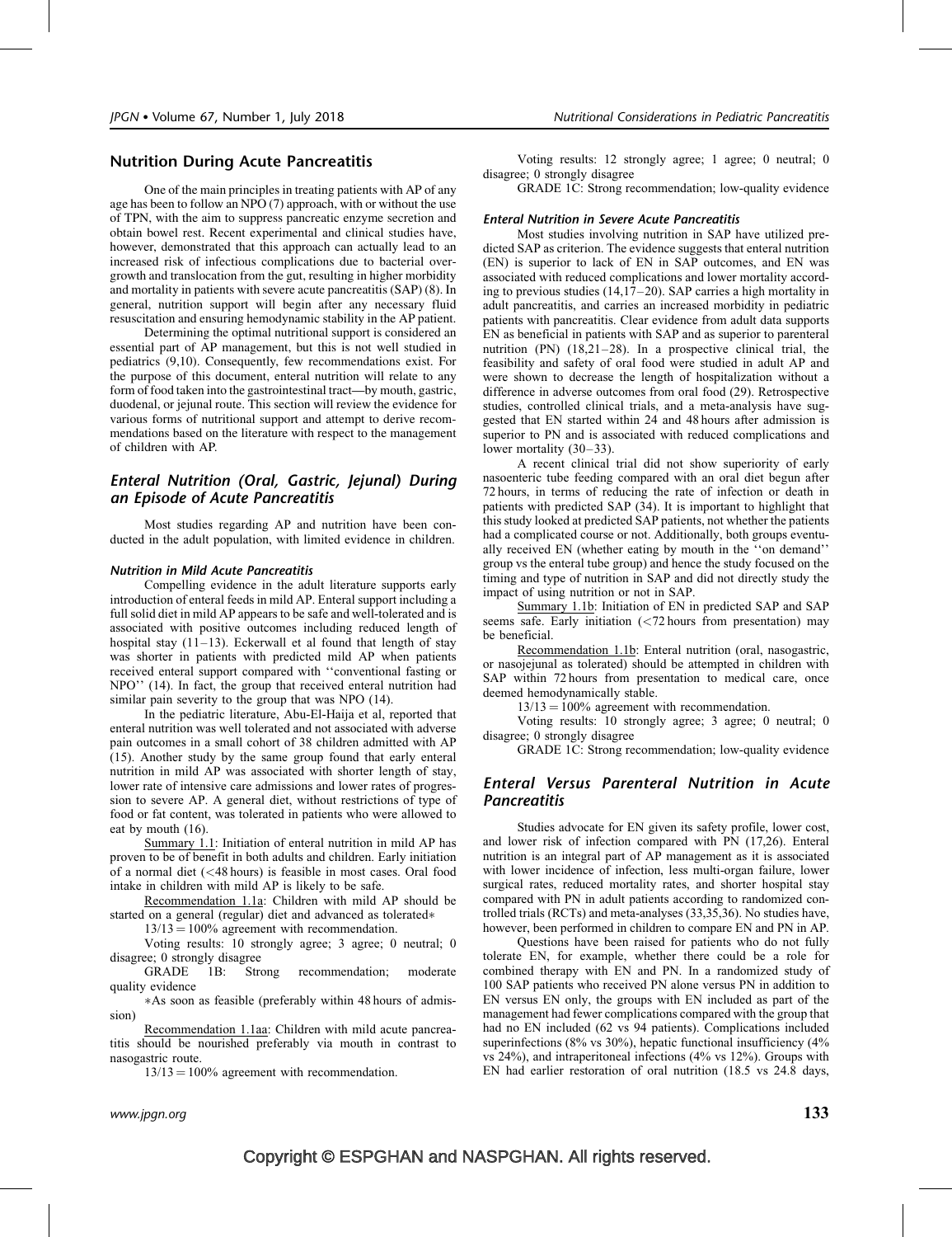$P < 0.05$ ), a shorter hospital stay (24.5 vs 30.2 days) and a lower hospital cost (4.1 vs 5.8 10,000 yuan,  $P < 0.05$ ) (37). A consideration particularly in younger children is the frequent need for sedation for placement of even peripherally placed central access intravenous lines.

Summary 1.2: For patients not meeting caloric goals with EN alone, a combination of EN and PN appears preferable to PN alone.

# Timing of Initiation of Enteral Feedings in Acute **Pancreatitis**

Studies in adults have shown that EN should be initiated as soon as possible, ideally within 48 hours from admission, especially in the presence of preexisting malnutrition (15,17–19,38). Such comparative studies are not available in pediatrics; therefore, management in children is variable due to this lack of guidelines (39).

In adult patients with AP who are critically ill and hospitalized in an intensive care unit, EN initiated within 48 hours of admission is associated with a reduction of infectious complications and mortality compared to delayed nutrition (38). In 1 systematic review of 11 randomized controlled studies, Petrov et al (40) noted significant benefits of EN over TPN in patients with AP only if nutrition was started within the first 48 hours of admission, whereas no significant benefits were noted if nutritional support was started afterwards. According to published guidelines for adults with AP, early EN initiated within 48 hours of admission improves clinical outcomes by reducing the risk of infections, organ failure, hyperglycemia and death, and by shortening the length of hospitalization in both mild and severe forms of AP (40).

Early nutrition has not been standardized for the management of children with AP, due to lack of data (16,41). In 2010, Park et al (42) published the data of a retrospective chart review on 271 infants and older children with AP at Yale-New Haven Children's Hospital. They concluded that infants/toddlers were less likely than older children to directly transition from NPO to oral feedings. According to studies by Mekitarian Filho et al (43) and Kumar and Gariepy (44), early EN was better than late EN or TPN (the average fasting time for patients with mild disease was 58 hours). A retrospective review of 201 children with AP at Cincinnati Children's Hospital Medical Center reported that 49.7% of children received EN within 24 hours of admission, and 75% received EN within 48 hours. The conclusion of this latter study was that early EN along with early aggressive intravenous fluids management was safe and effective in the management of pediatric AP and was associated with improved outcomes mainly by decreasing the length of hospitalization and rate of SAP (16).

Abu-El-Haija et al (15) published the results of a small (39 patients) retrospective chart review of a prospectively collected nutrition database in mild AP admissions. They concluded that nutrition could be started orally (within 24–48 hours of admission) without increasing pain severity and the length of stay.

Summary 1.3: EN is preferred over PN in AP. No data are available on the timing of initiation of PN if EN fails.

Recommendation 1.3a: Enteral nutrition is favored over parenteral nutrition when possible in AP.

 $13/13 = 100\%$  agreement with recommendation.

Voting results: 12 strongly agree; 1 agree; 0 neutral; 0 disagree; 0 strongly disagree

GRADE 1C: Strong recommendation; low-quality evidence Recommendation 1.3b: Combination of enteral nutrition and parenteral nutrition, rather than parenteral nutrition alone, should be used in children who do not meet caloric goals with enteral nutrition alone and have not received full calories for a week into hospitalization.\*

 $13/13 = 100\%$  agreement with recommendation.

Voting results: 11 strongly agree; 2 agree; 0 neutral; 0 disagree; 0 strongly disagree

GRADE 1C: Strong recommendation; low-quality evidence

- In infants, there could be consideration for nutritional interventions even earlier than 1 week into the illness due to infants' increased fragility versus older children.

Recommendation 1.3c Parenteral mode of nutrition should be used when oral/nasogastric/nasojejunal feeds are not tolerated.  $13/13 = 100\%$  agreement with recommendation.

Voting results: 8 strongly agree; 5 agree; 0 neutral; 0 disagree; 0 strongly disagree

GRADE 1C: Strong recommendation; low-quality evidence

#### Gastric Versus Jejunal Feeding in Acute Pancreatitis

The studies that established the practice of early EN for SAP in adults all provided enteral nutrition via NJ tube (45). Jejunal feeding has the theoretical benefit to provide ''rest'' for the pancreas by diminishing exocrine secretion into the parenchyma in order to reduce the inflammatory reaction. Even if pancreatic secretions are preferentially reduced by using jejunal feedings rather than gastric feedings, whether this is clinically beneficial has, however, not been proven (46).

No study has compared the use of gastric versus jejunal feedings in adults or children with mild AP. In children, no controlled clinical trials or case control study has compared gastric to jejunal feedings in predicted or confirmed SAP. In adults with SAP, several small controlled clinical trials have been published (47–49). A metaanalysis of 3 RCTs, including 157 subjects with SAP, revealed no difference in mortality, exacerbation of pain, tracheal aspiration, diarrhea and achievement of the nutritional target when using NG versus NJ feeds (50). The relative risk of infection in gastric versus jejunal feedings calculated from 2 of the included studies  $(n = 109)$ also demonstrated no difference (relative risk 0.78, 95% confidence interval 0.44–1.33) (48,49). These analyses suggested that gastric feeding is safe and well tolerated in AP. A more recent meta-analysis by Zhu et al reviewed 4 RCTs involving 237 patients with SAP and similarly found that NG nutrition was as safe and effective as NJ nutrition in SAP (51). No report has been published that investigate enteral feeding regimens in pediatric AP.

Summary: Adult studies suggest that NG feeding is as safe and as effective as NJ feeding in AP whenever clinically tolerated. NJ feedings are indicated when oral and NG feedings are not tolerated.

Recommendation 1.4a: Jejunal tube feeding should be reserved for those unable to tolerate oral or nasogastric tube feedings in mild AP .

 $13/13 = 100\%$  agreement with recommendation.

Voting results: 12 strongly agree; 1 agree; 0 neutral; 0 disagree; 0 strongly disagree

GRADE 1C: Strong recommendation; low-quality evidence Recommendation: 1.4b: Based on the limited data from the adult literature, the use of oral or nasogastric tube feedings in children with SAP is likely to be safe and provide benefit. Clinical trials in children are, however, needed, since there are important differences in the etiology and pathogenesis of pancreatitis between adults and children.

 $12/13 = 92\%$  agreement with recommendation.

Voting results: 7 strongly agree; 5 agree; 1 neutral; 0 disagree; 0 strongly disagree

GRADE 1C: Strong recommendation; low-quality evidence

Recommendation 1.4c: Even in SAP, jejunal tube feeding should be reserved for those unable to tolerate oral or nasogastric tube feeding.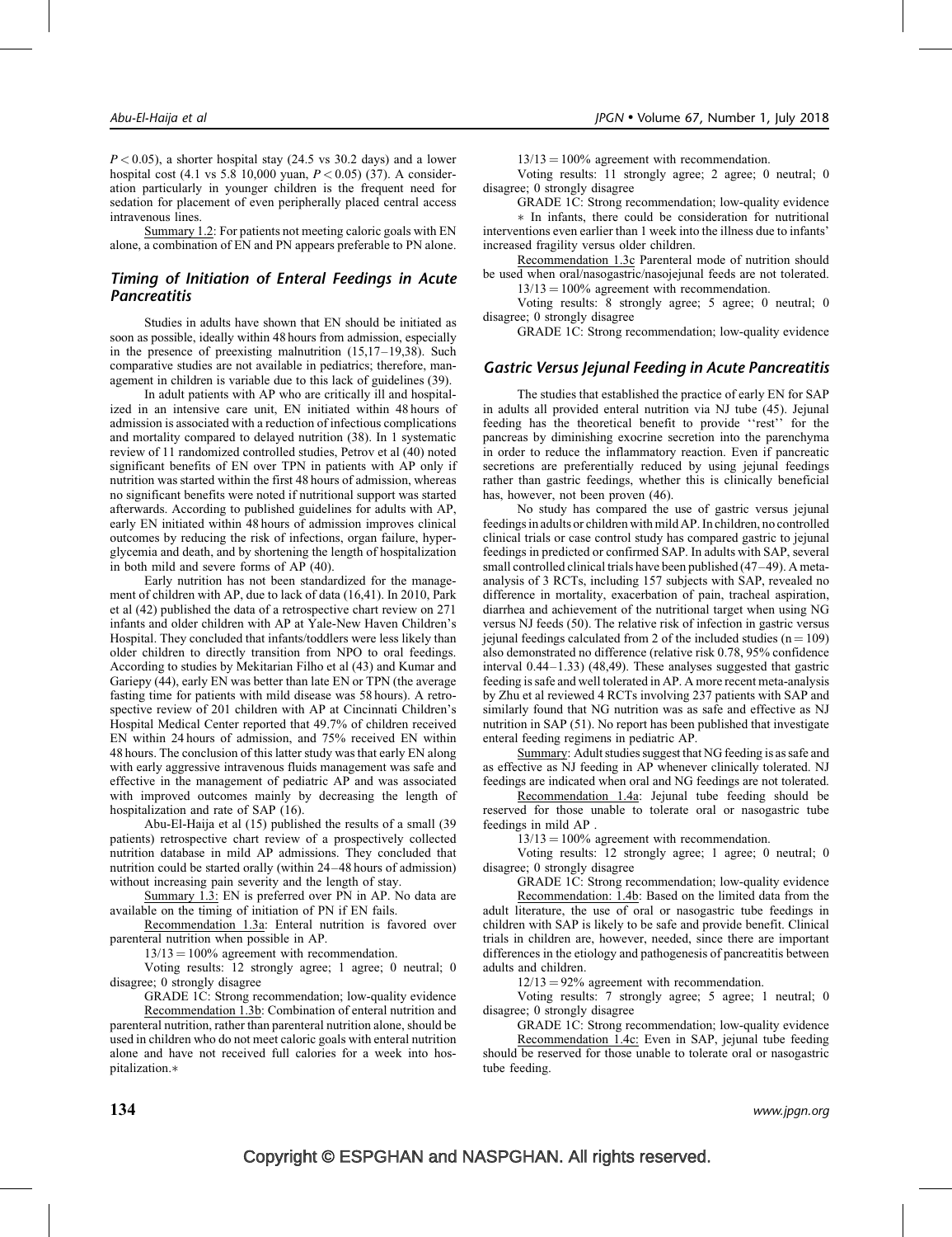$11/13 = 85%$  agreement with recommendation.

Voting results: 5 strongly agree; 6 agree; 2 neutral; 0 disagree; 0 strongly disagree

GRADE 1C: Strong recommendation; low-quality evidence

## Diet/Formula Composition in Acute Pancreatitis

Despite studies in adults with AP demonstrating that nutrition should start as soon as possible, the optimal composition of the enteral feeding (elemental, semielemental, polymeric formulations) remains largely unknown with only few publications addressing this issue (19,40,52). Also uncertain is whether any supplementation of specific amino acids or fats or the addition of probiotics is beneficial. Olah et al (52) reviewed RCTs for enteral nutrition, including glutamine, arginine, nucleotides, and omega-3 fatty acids, and enteral nutrients supplemented with probiotics for patients with AP. These trials demonstrated that ''immune-nutrition'' could have beneficial effects including shortened hospital stay, reduced gut permeability and decreased plasma endotoxin levels, but clinical outcomes were not significantly different (53–56). A systematic review and meta-analysis (40) showed that the use of polymeric compared with (semi)elemental formulas did not lead to significantly different rates of feeding intolerance, infectious complications or death in patients with AP. A meta-analysis demonstrated that glutamine supplementation resulted in significantly reduced risk of mortality and infectious complications, but not decreased length of hospital stay (57).

Sathiaraj et al (58) and Moraes et al (12) reported a significantly decreased length of hospitalization in those receiving a soft diet compared with those receiving a clear liquid diet ( $P < 0.001$ ). Jacobson et al (59) reported no difference in the length of hospitalization, but that a solid diet provided more energy to patients compared with a liquid diet. The pediatric literature relates to different forms of nutrition. Kumar and Gariepy (44) published pediatric experience reporting that rates of perceived intolerance to an initial oral diet were similar between clear liquid and solid diets, 26% and 31%, respectively. Abu-El-Haija et al published a pediatric series echoing the adult population findings of Moraes et al that a general oral diet was well tolerated in mild AP and was not associated with abdominal pain relapse (12,15,16).

The practice of separately providing probiotics in AP management was reviewed in a recent publication on the management of AP by Abu-El-Haija et al (60). There have been concerns about use of probiotics as not only of no benefit, but potentially of being harmful to patients with AP. No voting occurred relating to their use within this document.

Summary 1.5: No reports document any clinically important differences in outcomes between polymeric and elemental formulas in AP. No studies reveal any evidence that immune-enhanced nutrients or probiotics are beneficial in the management of AP.

Recommendation 1.5a:

The use of specialized formulas or immunonutrition is not necessary in the management of pediatric AP\*

 $13/13 = 100\%$  agreement with recommendation.

Voting results: 9 strongly agree; 4 agree; 0 neutral; 0 disagree; 0 strongly disagree

GRADE 1C: Strong recommendation; low-quality evidence -Future studies could alter this recommendation

# Areas of Potential Research Relating to Nutrition in Pediatric Acute Pancreatitis

Based on the literature review and discussions regarding nutritional management in AP, several gaps of knowledge are

identified. Future research should focus on prospective randomized trials in pediatric AP that include management of pain and complications, disease duration, recurrence of attacks, and outcome. Particular areas identified for study in nutrition related to pediatric AP include the following:

- Determining the effect of low-fat versus diet on outcomes of mild AP
- Studying the use of early EN versus delayed nutrition in AP
- Defining benefits of early (within first 24, 48, or 72 hours) versus late EN and PN in the management of predicted SAP and confirmed SAP
- Prospective trials involving EN given via oral/NG versus NJ route in children with (predicted) SAP
- Confirming the effects of formula composition (complete protein, di-tri-peptides, elemental diet; and/or specifically added components such as glutamine, arginine, nucleotides, omega-3 fatty acids) on outcomes in SAP
- Studying the role of the microbiome and how it may relate to intestinal permeability changes and inflammation in AP

## Nutrition Between Episodes of Acute Recurrent Pancreatitis

Nutritional therapy following an AP episode or between episodes of ARP has been minimally studied in adults or children. Historically, patients were kept and maintained NPO during an episode of AP until pain and vomiting resolved and until serum levels of pancreatic enzymes returned to normal. This regimen frequently led to prolonged fasting. Since it was presumed that ''resting the pancreas'' was required to heal an inflamed gland, patients were subsequently treated with a low-fat diet, often for a prolonged period of several weeks or months.

In most reports, the term "low-fat diet" was not welldefined, nor was the length of time that low-fat diet was required. As a reference, a ''normal-fat'' pediatric diet is defined as a diet containing 30% to 40% fat for children 1 to 3 years old and 25% to 35% fat for 4 to 18 years old. Regular fat diets are typically utilized to provide appropriate caloric and nutrient intakes and food variety for growing children (61). ''Low-fat diet'' has been defined by adolescent obesity programs as <30% of total calories consisting of fat, with <10% of calories from saturated fats, ''ultra/very low fat'' has been defined as <20% of total calories from fat (62,63). Others consider ''low fat'' to be <10% of total calories from fat. Hence, there is disagreement even with respect to definitions of fat content and diet names, leading to a very heterogeneous clinical practice.

Recent evidence summarized above has clearly demonstrated that early, rather than delayed nutrition improves outcome and shortens the duration of disease in AP.

A variety of dietary interventions are recommended for adults following attacks of AP and between attacks of ARP. In spite of these recommendations, data supporting them are sparse. Most studies are small, uncontrolled or contradicted by other studies. Aside from case reports, no published evidence exists in children for any of the interventions discussed below.

## Fat Content of Diet in Children With Acute Recurrent Pancreatitis

A low-fat diet has frequently been prescribed following an episode of AP in order to ''rest the pancreas.'' This concept has led to delayed feeding of patients with AP, a practice that is now generally abandoned, since it is now known that these patients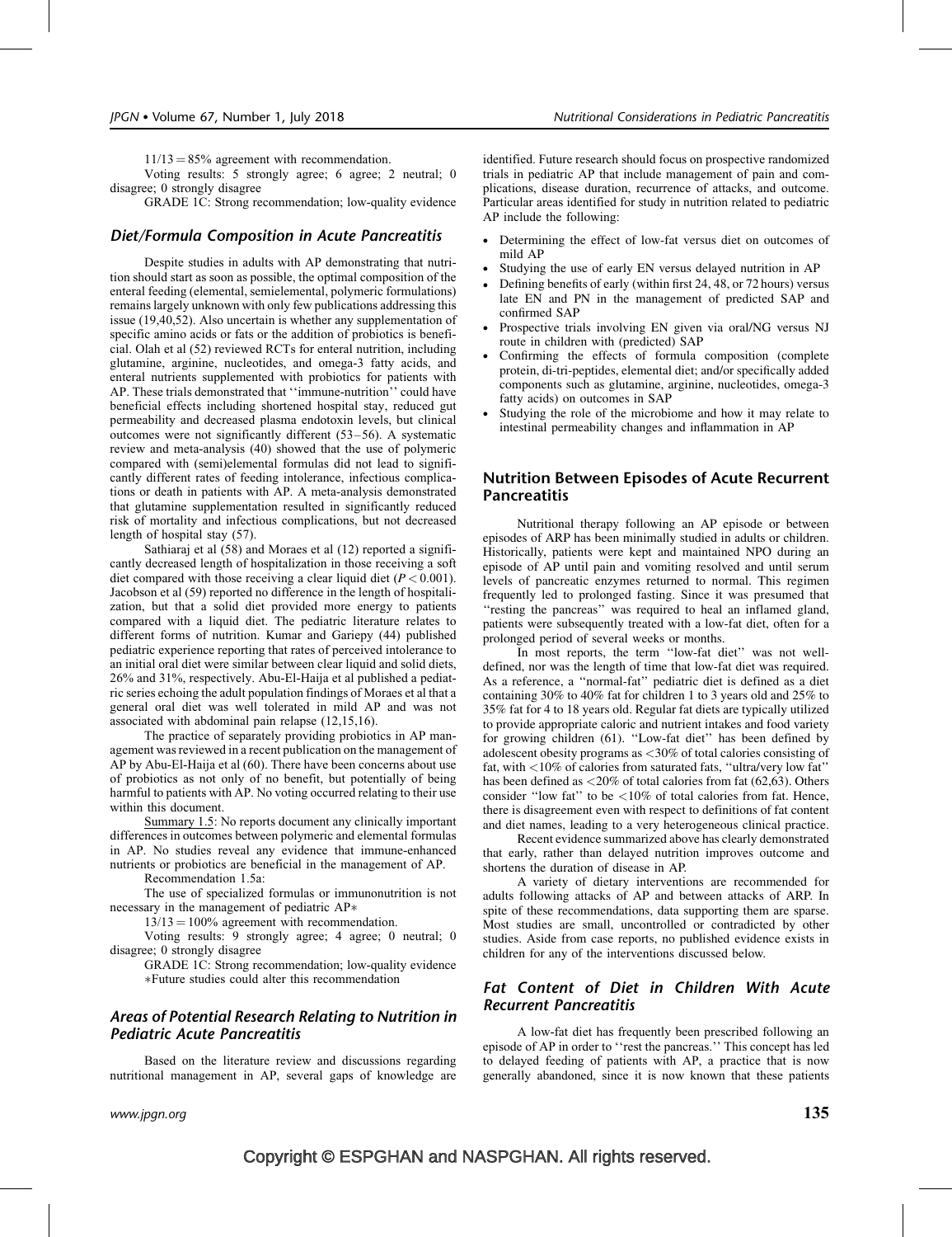tolerate enteral feedings (12). For the treatment of hypertriglyceridemia-induced ARP, a low-fat diet is required for the treatment of hypertriglyceridemia and prevention of recurrent attacks (64). For mild and moderate AP, the European Society for Parenteral and Enteral Nutrition recommends a diet with ''moderate'' (undefined) fat content for 3 to 7 days and a regular diet subsequently (65). A low-fat diet was helpful in the relief of dyspepsia in adults with mild non-alcoholic pancreatic disease. A recent small study in children with AP showed that those given  $>1$  g/kg per day fat had less pain compared to those given a low-fat diet during AP (15), negating the indication for low-fat diet in children with AP. None of these studies followed patients beyond the first AP episode. In general, a regular diet appears safe after the first week of illness in AP.

Summary 2.1: No studies have been reported on the use of low-fat versus regular-fat diets between episodes of AP. No evidence supports an indication for a diet differing from a regular diet between episodes of AP in children.

Recommendation 2.1a: When tolerated, children should receive a regular-fat diet in between episodes of acute recurrent pancreatitis.\*

 $12/13 = 92\%$  agreement with recommendation.

Voting results: 10 strongly agree; 2 agree; 1 neutral; 0 disagree; 0 strongly disagree

GRADE 1C: Strong recommendation; low-quality evidence -Of note: in selected patients who are intolerant of a regular diet, abdominal pain and vomiting may improve on a low-fat diet.

Recommendation 2.1b: A regular-fat diet can safely be started within 1 week after the onset of illness in AP as tolerated for cases other than caused by hypertriglyceridemia (triglycerides  $>10$  mmol/L or  $>1000$  mg/dL).\*

 $12/13 = 92\%$  agreement with recommendation.

Voting results: 7 strongly agree; 5 agree; 1 neutral; 0 disagree; 0 strongly disagree

GRADE 1C: Strong recommendation; low-quality evidence

# Use of Pancreatic Enzyme Replacement Therapy in Children With Acute Recurrent Pancreatitis

Feedback regulation of pancreatic enzyme secretion is mediated by luminal cholecystokinin (CCK) – releasing factor (LCRF) that is inactivated by trypsin (66). Following a meal, LCRF interacts with CCK-secreting enterochromaffin cells in the proximal intestine, which stimulates CCK secretion. In theory, providing ingested pancreatic enzyme replacement therapy (PERT) will inactivate LCRF, with the consequence that the pancreas will not be stimulated and will be able to ''rest.''

Because of this mechanistic rationale, pancreatic enzymes have been given to patients with CP to "rest the pancreas" and therefore to prevent and/or relieve pain. Although ample evidence shows that PERT is beneficial for the treatment of EPI in CP, whether it is beneficial in the treatment or prevention of pain in CP remains controversial. A Cochrane review and a recent metaanalysis cast doubt on the efficacy of PERT in CP (67,68). With respect to management between episodes of ARP, no studies report on the effectiveness of PERT following an episode of AP in adults or in children, or in between episodes in ARP. Patients with ARP by definition are pancreatic exocrine sufficient. Since some patients develop transient pancreatic insufficiency following an episode of severe AP, some authors, however, recommend the use of PERT during the recovery phase (69). The use of pancreatic supplements in patients without EPI is not indicated.

Summary 2.2: There is insufficient literature reporting on the benefit of pancreatic enzyme replacement therapy in ARP, whether in pediatrics or adults.

Recommendation 2.2a: Pancreatic enzyme replacement therapy should not be routinely used in children diagnosed with acute recurrent pancreatitis, who do not have EPI.

 $13/13 = 100\%$  agreement with recommendation.

Voting results: 11 strongly agree; 2 agree; 0 neutral; 0 disagree; 0 strongly disagree

GRADE 1C: Strong recommendation; low-quality evidence

## Use of Antioxidants in Acute Recurrent Pancreatitis

Since oxidative stress is associated with pancreatitis and antioxidants are depleted during episodes of AP, it was hypothesized that antioxidant supplementation may be beneficial in the treatment and prevention of episodes (70). Despite data from animal models, published reports in humans has been contradictory (70). A recent meta-analysis demonstrated that in adults, antioxidants reduced the length of stay in AP by 2.59 days. but have no effect on CP pain (71). Another meta-analysis demonstrates no benefit in adult patients with CP (72). A recent Cochrane review also demonstrates no benefit for pain in CP (67).

In a case report, antioxidants were shown to be beneficial in reducing pain episodes in 3 children with hereditary pancreatitis (73). No other published data are available on the use of antioxidants for AP or ARP in children.

Certain vitamins have been used as part of anti-oxidant cocktails used in pancreatitis studies (vitamin C and vitamin E in particular) (73). No studies have specifically investigated whether the use of vitamins alone could be beneficial in AP or ARP.

Summary 2.3: No strong medical evidence supports the use of anti-oxidants in the ARP population—whether to reduce risk of recurrence, pain, or improve nutritional outcome. Studies have not demonstrated any negative effects of antioxidant use. Significant heterogeneity exists in types of antioxidants utilized and dosages across studies for AP and CP.

Recommendation 2.3a: There is insufficient evidence to support supplementing children with acute recurrent pancreatitis with antioxidants. We cannot recommend this therapy at this time.  $13/13 = 100\%$  agreement with recommendation.

Voting results: 11 strongly agree; 2 agree; 0 neutral; 0 disagree; 0 strongly disagree

GRADE 1C: Strong recommendation; low-quality evidence

# Use of Probiotics in Acute Recurrent Pancreatitis

Probiotics have been proposed for their potential immunomodulatory effects, restoration of gut integrity, to decrease bacterial translocation and for the prevention of the proliferation of harmful bacteria. No literature, however, exists on the application of probiotics between episodes of AP, whether for pediatric or adult populations. Due to lack of medical evidence supporting or refuting use of probiotics in ARP, no summary-voting occurred.

# Areas of Potential Research in Nutritional Management of Acute Recurrent Pancreatitis

Specific questions raised by the literature review and group discussion highlighted the following needs in pediatric ARP:

- Determining whether a normal-fat diet is harmful and whether or not a low-fat diet is beneficial in reducing pain and recurrent episodes of ARP.
- Studying whether PERT improves nutrition and/or reduces pain and recurrent episodes of AP in ARP patients—ideally via a randomized, double-blind, controlled study (based on adult CP literature with some studies showing benefit from PERT)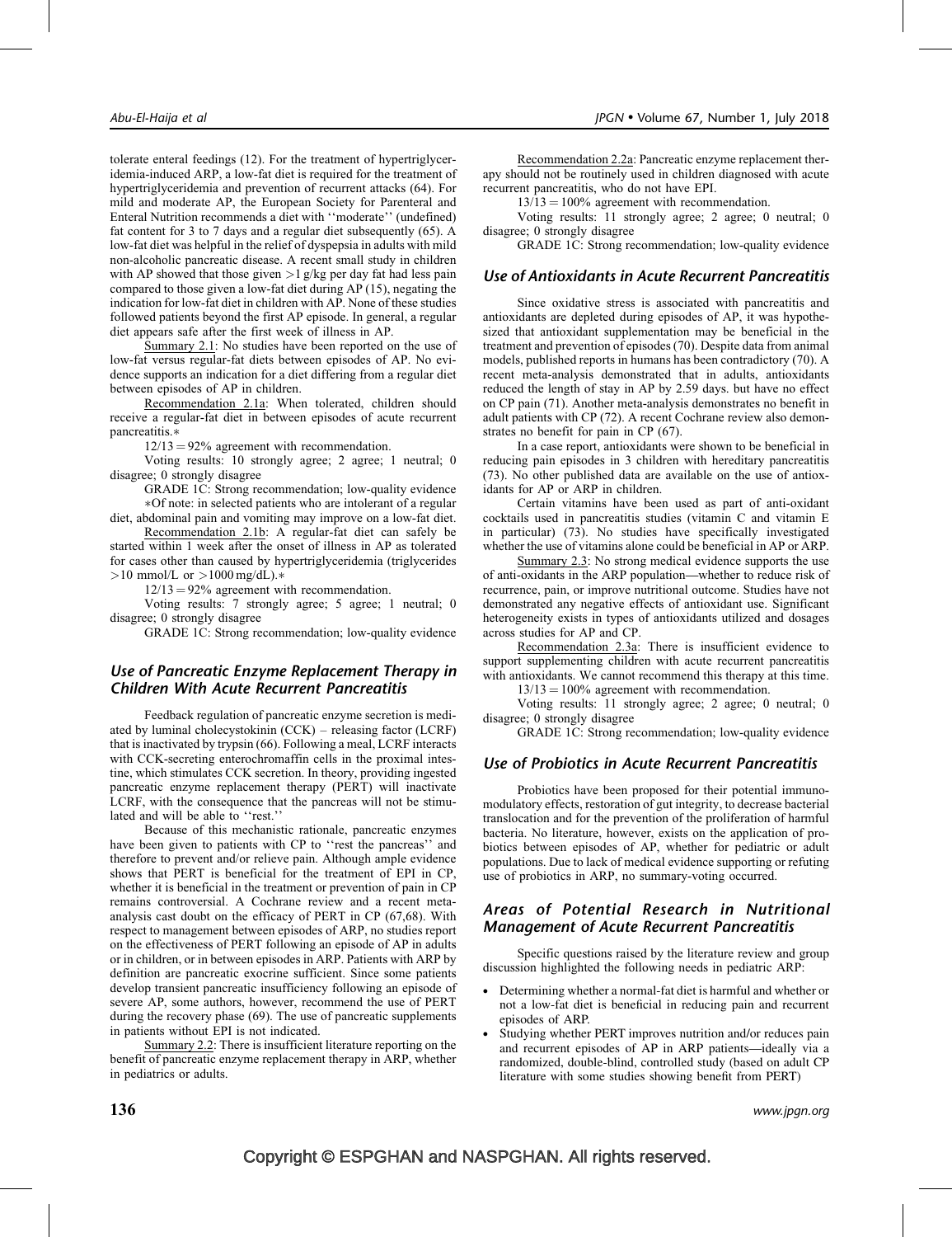Determining whether antioxidants and probiotics have beneficial effects such as decreased pain, fewer episodes of AP, and improved nutrition.

Due to the relative infrequency of ARP, all these proposed studies would need to be conducted as multicenter studies.

# Nutrition in Children Diagnosed With Chronic Pancreatitis, With or Without Exocrine Pancreatic Insufficiency and/or Pancreatogenic **Diabetes**

Data from the INSPPIRE cohort has shown that one-third of children with CP have EPI (74), and a Polish study has demonstrated that 25% of children with CP have malnutrition (75).

Nevertheless, data regarding nutrition in pediatric CP are scarce and mostly limited to small retrospective reviews that lack both power and consistency to offer real impact on clinical care. As such, clinicians have been required to extrapolate findings from the adult literature or rely on anecdotal experience. Given the differences in etiologies between adult and pediatric patients with CP, particularly the increased identification of CFTR mutations among patients with CP (76), many providers have begun to utilize the results from cystic fibrosis (CF) nutritional studies to guide long-term management.

CP and CF patients share many similar nutritional concerns that include, but are not limited to increased energy expenditure; possible EPI resulting in fat maldigestion/malabsorption and fatsoluble vitamin deficiencies; micronutrient deficiencies; development and impact of diabetes; and long-term effects on bone health. Therefore, the lessons learned through the broader body of research in CF nutrition provide a logical starting point in discussing nutrition in pediatric CP as many parallels are likely to exist, but do not replace the necessary studies that are required to optimize nutritional care for children with CP.

In this section, we review the limited work on pediatric CP nutrition as well as adult CP and pediatric CF nutritional studies as they may pertain to pediatric CP. Recommendations are made where appropriate, but more importantly we highlight the areas where research is required to optimize the nutritional care of pediatric patients with CP.

# Calorie Requirements and Monitoring in Pediatric Patients with Chronic Pancreatitis

The effect of CP on the resting energy expenditure (REE) in children is unknown. Adult literature suggests that REE may be 30% to 50% greater than normal or up to 1.5 to  $1.8\times$  the basal energy expenditure in patients with  $CP(77-79)$ . This has led many to recommend a higher calorie diet in adult patients with CP. Given the lack of nutritional guidelines in children with CP, adequate growth and nutrition has been monitored via validated pediatric measures of nutrition including; weight, height, body mass index (BMI), mid arm circumference, triceps skin fold, handgrip strength, nutritional assessments, and bio-impedance in a few studies (80,81). Duggan et al reported that BMI is lower in patients with CP compared with controls, although 30% of patients with CP in their study were obese. They also reported lower handgrip strength, fat and muscle stores in patients with CP compared with controls (82). Recommendations exist for nutritional management of children and adults with CF and EPI (83). Rasmussen et al recommend screening patients with CP every 3 to 6 months; in comparison, children with CF are screened at least every 3 months (81).

Summary 3.1: Pediatric patients with CP may have higher resting energy requirements compared with healthy subjects.

Routine monitoring of growth parameters with weight, height and BMI is recommended. Limited data exist on other nutritional assessments including anthropometric measurements, handgrip strength, bioelectric impedance to monitor nutrition and adequate growth.

Recommendation 3.1a: Children with chronic pancreatitis should undergo routine surveillance to screen for signs of impaired growth and/or malnutrition utilizing validated measures of nutrition including weight, height, and BMI.

 $13/13 = 100\%$  agreement with recommendation.

Voting results: 12 strongly agree; 1 agree; 0 neutral; 0 disagree; 0 strongly disagree

GRADE 1C: Strong recommendation; low-quality evidence Recommendation 3.1b: The frequency of evaluation of children with chronic pancreatitis for signs of impaired growth/ malnutrition should be every 3 to 6 months.

 $13/13 = 100\%$  agreement with recommendation.

Voting results: 10 strongly agree; 3 agree; 0 neutral; 0 disagree; 0 strongly disagree

GRADE 1C: Strong recommendation; low-quality evidence

## Macronutrient Requirements and Monitoring in Children With Chronic Pancreatitis

The ideal dietary macronutrient (protein, fat, carbohydrate) composition for children with CP has not been studied. Adult recommendations vary from a regular diet with standard protein, fat and carbohydrate proportions to a carbohydrate-rich diet consisting of 1.0 to 1.5 g/kg body weight of protein per day, no more than 30% to 40% of total calories from fat and approximately 50% of total calories from carbohydrates (10,79,80,84). In some adult studies of patients with CP and persistent abdominal pain, decreasing fat content to less than 30% and/or increasing the proportion of medium chain triglycerides or transitioning to hydrolyzed formulas (10,85,86) result in decreased pain (85,87). In patients with CP and type 3c diabetes mellitus (T3cDM), carbohydrates and the proportion of medium chain triglycerides may need to be limited to prevent ketoacidosis (10,80,81). In pediatric patients with CF and EPI, a diet consisting of 35% to 40% fat, 20% protein, and 40% to 45% carbohydrates has been recommended (88–90).

Summary 3.2: No specific studies address the ideal macronutrient composition that is required in the diet of children with CP.

Recommendation 3.2a: Children with chronic pancreatitis, with or without EPI, should receive a regular diet.

 $13/13 = 100\%$  agreement with recommendation.

Voting results: 9 strongly agree; 4 agree; 0 neutral; 0 disagree; 0 strongly disagree

GRADE 1C: Strong recommendation; low-quality evidence Recommendation 3.2b: Children who have both chronic pancreatitis and type 3c diabetes mellitus require specialized diabetic nutritional evaluation.

 $13/13 = 100\%$  agreement with recommendation.

Voting results: 9 strongly agree; 4 agree; 0 neutral; 0 disagree; 0 strongly disagree

GRADE 1C: Strong recommendation; low-quality evidence

# Vitamin, Mineral and Trace Element Requirements and Monitoring for Deficiencies in Children With Chronic Pancreatitis

Deficiencies in vitamins, minerals, and trace elements have only been studied in adults with CP, but not in children.

Deficiencies in the fat-soluble vitamins E, A, and D are common in patients with CP (82,91–99); vitamin A deficiency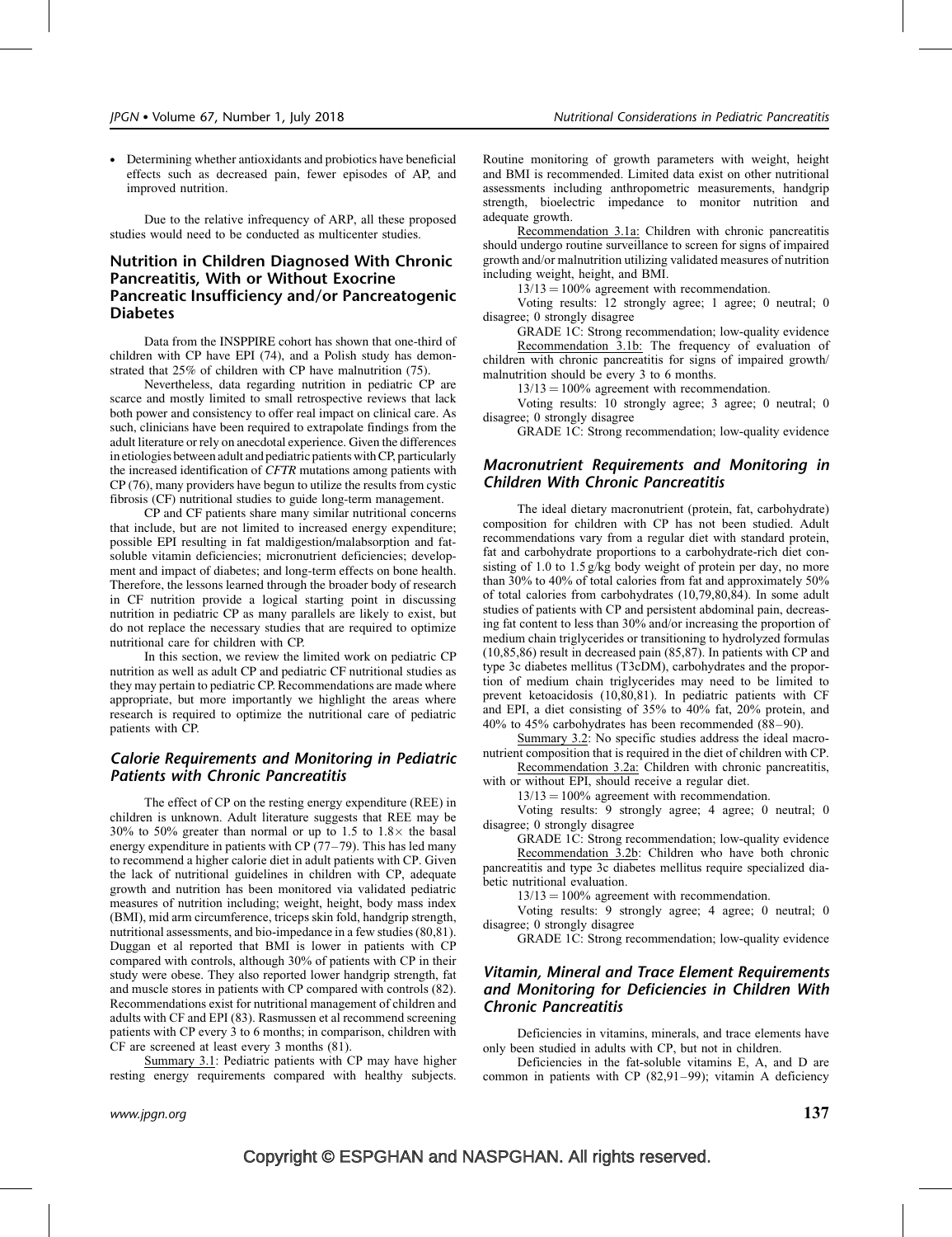specifically correlates with malnutrition (82). Likewise, in patients with CF, fat-soluble vitamin deficiencies are also common. Yearly screening for vitamin D status, preferably at the end of winter, using the serum 25-hydroxyvitamin D measurement is recommended. A minimal 25-hydroxyvitamin D concentration of 30 ng/mL (75 nmol/L) is considered indicative of vitamin D sufficiency in children with CF. If supplementation is required, the level is rechecked 3 months after initiating therapy or dosing change (100). Annual testing for vitamin A and E (alpha, beta, and gamma tocopherol) is also recommended in CF. Additionally, vitamin K (PIVKA-II or PT or vitamin concentrations) is monitored in CF if any patient has a history of liver disease and/or bleeding (101,102).

Data regarding water-soluble vitamin deficiencies and requirements is scarce and limited to small-size cohorts in pediatric CP. Serum ascorbate levels were low in a small cohort of adults with CP in South Africa (95). In another study, vitamin C levels were low in patients with alcoholic and tropical pancreatitis compared with controls (103). An additional study reported low levels of vitamin B12 in CP (104). Routine monitoring of ascorbate and other vitamins is not recommended for adults with CP (101).

Literature regarding deficiencies of trace elements and minerals is also limited. Selenium levels are low in patients with CP (95– 98,105,106). One study including 7 children with CP revealed selenium levels significantly lower in CP compared with controls (107). Likewise, zinc levels have also been shown to be low in CP (98,108), while copper is reported as generally high (98,108,109). In 1 report, screening for trace elements in adults with CP was recommended 1 to 2 times per year (81). Although zinc deficiency may occur in patients with CF, routine zinc monitoring is not recommended. Additionally, zinc deficiency may occur despite normal serum levels (101). Selenium levels may be low in patients with CF; therefore, supplementing with selenium may be beneficial (ie, pain relief in CP from antioxidant preparations that contain selenium) (110), but routine monitoring is not currently recommended.

Summary 3.3: Children with CP are at risk for vitamin, mineral and trace element deficiencies.

Recommendation 3.3a: Children with chronic pancreatitis should have fat-soluble vitamin levels measured every 6 to 12 months.

 $13/13 = 100\%$  agreement with recommendation.

Voting results: 9 strongly agree; 4 agree; 0 neutral; 0 disagree; 0 strongly disagree

GRADE 1C: Strong recommendation; low-quality evidence Recommendation 3.3b: If supplemental vitamins are provided in chronic pancreatitis, levels should be repeated 3 months after dose adjustment.

 $13/13 = 100\%$  agreement with recommendation.

Voting results: 9 strongly agree; 4 agree; 0 neutral; 0 disagree; 0 strongly disagree

GRADE 1C: Strong recommendation; low-quality evidence Recommendation 3.3c: There is no evidence to recommend routine monitoring of other vitamins, minerals or trace elements in chronic pancreatitis unless their deficiencies are suspected clinically.

 $13/13 = 100\%$  agreement with recommendation.

Voting results: 8 strongly agree; 5 agree; 0 neutral; 0 disagree; 0 strongly disagree

GRADE 1C: Strong recommendation; low-quality evidence

## Bone Health and Monitoring for Osteoporosis in Children With Chronic Pancreatitis

No data exist on bone health in children with CP. Adults with CP (alcohol-induced) have abnormal bone mineral density (BMD), which is accentuated in the presence of EPI even with use of pancreatic enzymes (111). In 1 study, an abnormal dual-energy xray absorptiometry (DEXA) showing osteopenia/osteoporosis was associated with advanced CP, abnormal fecal elastase and vitamin D levels (112). In adults with CP, 65% have been shown to have low BMD compared to 10% of controls (113,114) with approximately 40% having osteopenia, and about 25% osteoporosis (115). Patients with CP are at a higher risk for bone fractures (hazard ratio: 1.7); risk is further increased with alcohol use, older age and longer duration of disease (116). Children with CF undergo baseline BMD if:  $>8$  years of age, if  $<90\%$  ideal weight, if forced expiratory volume in 1 second (FEV1) is  $\langle 50\%$  predicted, or if on steroids >5 mg/day for >90 days/year, delayed puberty or history of fractures. Follow-up DEXA depends on results of the baseline study (117). Decreased BMD in CF, similar to that seen in adults with CP, is more likely in adolescents and adults and is probably secondary to both systemic inflammation resulting in bone reabsorption and nutritional deficiencies secondary to EPI (118).

Summary 3.4: Abnormal BMD is reported in adults with CP and screening is recommended in patients with CF and selected predisposing factors. No data are available for pediatric CP.

Recommendation 3.4a: BMD should be measured in children with chronic pancreatitis and malnutrition, persistently low vitamin D or history of fractures, specifically in vertebrae, hip, or wrist.

 $13/13 = 100\%$  agreement with recommendation.

Voting results: 10 strongly agree; 3 agree; 0 neutral; 0 disagree; 0 strongly disagree

GRADE 1C: Strong recommendation; low-quality evidence

# Complications of Chronic Pancreatitis (Exocrine Pancreatic Insufficiency and Type 3c Diabetes Mellitus) and Impact on Nutrition

Patients with CP are at risk for developing both EPI and T3cDM, although the nutritional consequences of these complications in pediatric patients with CP have not been well explored.

Adult guidelines suggest that any patient with CP showing poor weight gain, nutritional deficiencies, chronic abdominal pain, or steatorrhea should be tested for EPI and treated with appropriate PERT (78,119,120). Fecal elastase-1 (FE-1) is widely used for the diagnosis of EPI (121). In general, a value  $\langle 100 \mu$ g/g is diagnostic. Testing should be performed on formed (baseline) stool, as results may be falsely low with a watery stool. A 72-hour fecal fat test can be done to identify steatorrhea and coefficient of fat absorption [CFA: (grams of fat ingested-grams of fat excreted)/(grams of fat ingested)  $\times$  100] can be calculated. An absorption value of <85% of fat intake is considered abnormal in children younger than 6 months of age, and <93% is abnormal for children older than 6 months of age (122). Direct pancreatic secretion testing (collection of pancreatic/intestinal fluid) is considered invasive and not commonly used. A secretin-stimulated MRI/MRCP test to estimate exocrine pancreatic function in children is under investigation (123). Dosing of PERT is not known for children with CP, but wellstudied in CF. Children with CF <4 years of age typically require 1000 to 2500 lipase units/kg per meal; 500 to 2500 lipase units/kg per meal are used for those >4 years of age and 25,000 to 40,000 units lipase/meal are used for adults. Lipase may also be dosed based on grams of fat ingested with 500 to 4000 units lipase per gram fat (average 1800 units lipase per gram fat ingested). For snacks, half the dose is recommended. Infants may be given 2000 to 4000 units per 120 mL of infant formula or per breast-feeding. Doses are adjusted based on effect (clinical, stool, growth). The daily dose for most patients is aimed at less than 10,000 units of lipase/kg per day or 6000 units of lipase/kg per meal to prevent fibrosing colonopathy (124).

 $138$  www.jpgn.org www.jpgn.org www.jpgn.org www.jpgn.org www.jpgn.org www.jpgn.org  $\,$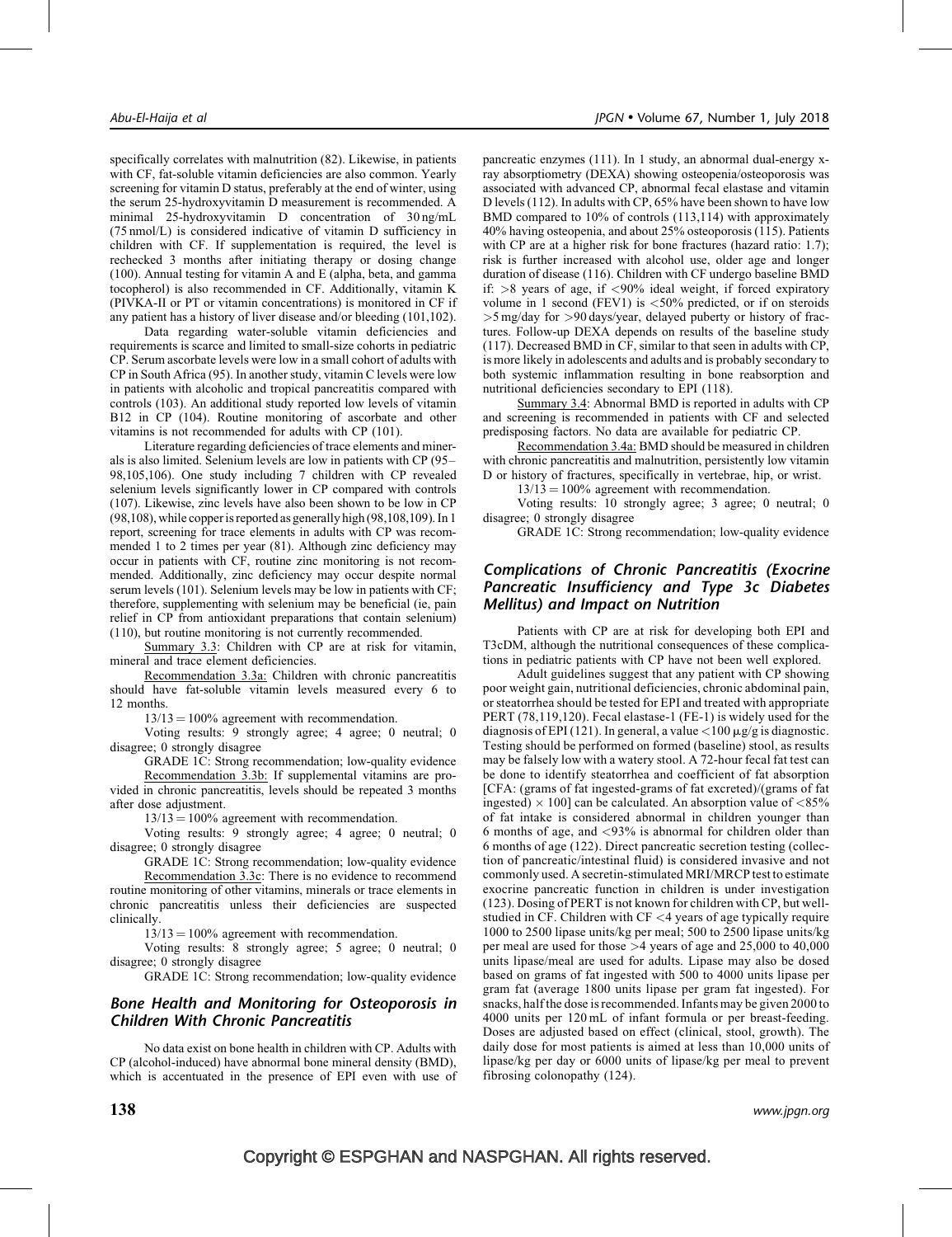The effect of diabetes on nutritional status in CP is less clear. It has been suggested that dietary restriction for blood sugar control should be less stringent in this population than in individuals with non–CP-related diabetes because of the combined risk of hypoglycemia and malnutrition associated with CP (80). Special concern must be paid to hyperglycemia as it may impair weight gain, possibly by increasing REE (125). Of special interest, a recent review has emphasized the importance of monitoring, and preventing hypo- and hyperglycemia, addressing malnutrition, treating EPI and diabetes-related complications in adults with CP and T3cDM (126). No published studies exist on children with CP and T3cDM.

Singh et al. reported no difference in vitamin A and E levels between patients with CP alone compared with CP and T3cDM (127), but Quilliot et al found lower levels in patients with CP and T3cDM (98). Both vitamin A and E levels can be lower in the presence of steatorrhea (93,94). In CF, recommendations for screening and treating with vitamins A, D, E and other vitamins apply to all patients with CF regardless of EPI or diabetes status.

Selenium and zinc are low in adults with CP regardless of the diabetes status, but significantly lower in patients with CP and T3cDM compared with controls (128). This finding, however, could not be replicated in a similar study done by the same team (98). Quilliot et al also showed low selenium and zinc levels and urine copper excretion correlate with diabetes status (129). In another study, serum zinc was higher in patients with CP and EPI, but not different if diabetes was present (130). Selenium has been described as low only in patients with CP and EPI (131), but a study of 7 children with only CP demonstrated low levels (107). In adults with CP and T3cDM, copper levels were not significantly different than in controls. Of note, in CF patients, recommendations for screening of trace elements and minerals are not different between CF, CF with EPI, or CF with T3cDM.

Summary 3.5: EPI and T3cDM are long-term risks associated with CP. Untreated EPI may result in maldigestion, malabsorption of fat and fat-soluble vitamins, nutritional deficiencies, and/or abdominal pain, which may all lead to poor growth. Uncontrolled diabetes in CP, likewise, may lead to poor growth and nutrition.

Recommendation 3.5a: Children with chronic pancreatitis should be screened for pancreatic exocrine insufficiency every 6 to 12 months utilizing fecal elastase or 72 hour fecal fat collection.

 $12/13 = 92\%$  agreement with recommendation.

Voting results: 7 strongly agree; 5 agree; 1 neutral; 0 disagree; 0 strongly disagree

GRADE 1C: Strong recommendation; low-quality evidence Recommendation 3.5b: In children with chronic pancreatitis and EPI, pancreatic enzyme replacement therapy dosing should be similar to recommendations established for treating EPI in cystic fibrosis.

 $13/13 = 100\%$  agreement with recommendation.

Voting results: 9 strongly agree; 4 agree; 0 neutral; 0 disagree; 0 strongly disagree

GRADE 1C: Strong recommendation; low-quality evidence Recommendation 3.5c: Dosing of pancreatic enzyme replacement therapy should be followed clinically, and via repeating tests of fat maldigestion/ malabsorption as necessary.

 $13/13 = 100\%$  agreement with recommendation.

Voting results: 10 strongly agree; 3 agree; 0 neutral; 0 disagree; 0 strongly disagree

GRADE 1C: Strong recommendation; low-quality evidence

Recommendation 3.5d: In patients with type 3c diabetes mellitus, strict adherence to glucose control should be maintained to prevent hypoglycemia, malnutrition and hyperglycemia-associated weight loss.

 $13/13 = 100\%$  agreement with recommendation.

Voting results: 9 strongly agree; 4 agree; 0 neutral; 0 disagree; 0 strongly disagree

GRADE 1C: Strong recommendation; low-quality evidence Recommendation 3.5e: Children with chronic pancreatitis who develop EPI and/or type 3c diabetes mellitus require more frequent follow-up for malnutrition, growth delay and vitamin deficiencies than the general chronic pancreatitis population.

 $13/13 = 100\%$  agreement with recommendation.

Voting results: 12 strongly agree; 1 agree; 0 neutral; 0 disagree; 0 strongly disagree

GRADE 1C: Strong recommendation; low-quality evidence

#### Areas of Potential Research in Chronic Pancreatitis

The following areas are identified as key aspects requiring further study:

- Determining the changes in REE (or basal energy expenditure) in children with CP compared with those without CP
- Determining the changes in REE in children with CP and associated complications including EPI, chronic pain, T3cDM, and potentially pancreatic cancer
- Exploring whether other nutritional measures (mid arm circumference, triceps skin fold, handgrip strength, bioimpedance) are beneficial for nutritional monitoring in pediatric CP
- Determining the effect of dietary macronutrient composition on nutrition, growth and disease outcomes in children with CP
- Investigating the effect of dietary fat, protein and carbohydrate content on disease complications such as recurrent attacks (acute on chronic) and chronic abdominal pain
- Determining the prevalence of vitamin, mineral and trace element deficiencies in children with CP
- Defining adequate vitamin, mineral and trace element dosing requirements in pediatric CP
- Defining potential impact of these deficiencies on disease outcomes
- Determining whether children with CP are prone to low BMD
- Identifying risk factors that may predispose children to osteopenia and osteoporosis.
- Determining the effects of EPI and T3cDM on nutritional outcomes in children with CP
- Identifying adequate pancreatic enzyme and vitamin/mineral/ trace element dosing for optimal nutrition in children with CP

#### Summary Recommendations

Table 1 summarizes the recommendations made by the writing group. All 29 recommendations received at least 75% support ( $5 =$ strongly agree or  $4 =$ agree). Most recommendations are supported by a Grade 1C evidence: strong recommendation but low-quality evidence, and several recommendations are based on expert opinion due to the lack of medical literature. Only 1 recommendation, recommendation 1.1a relating to advancement of nutrition in mild AP, is supported by moderate-quality evidence.

# Concluding Remarks

This document represents the first set of expert opinion recommendations on optimal nutritional management for children with AP, ARP, and CP, involving a combined international effort by NASPGHAN and ESPGHAN. Early enteral nutrition with a return to a normal-fat diet appears most optimal for children along the spectrum of AP, ARP, and CP. Little to no research is published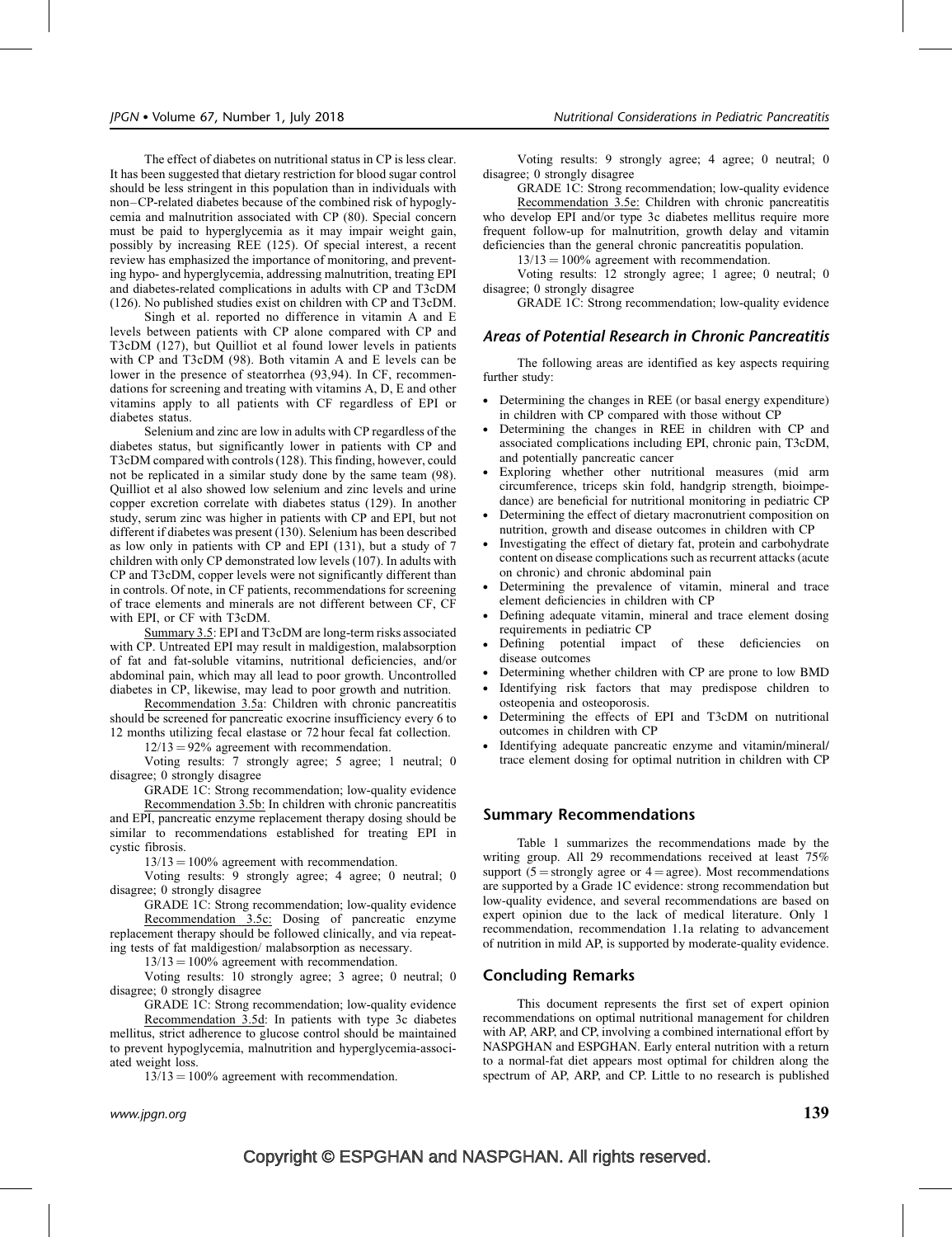#### TABLE 1. Summary of recommendations

| Category                                                 | Recommendation                                                                                                                                                                                                                                                                                                                                                                                                                                                                                                                                                                                                                                                               |
|----------------------------------------------------------|------------------------------------------------------------------------------------------------------------------------------------------------------------------------------------------------------------------------------------------------------------------------------------------------------------------------------------------------------------------------------------------------------------------------------------------------------------------------------------------------------------------------------------------------------------------------------------------------------------------------------------------------------------------------------|
| Acute<br>pancreatitis<br>Acute recurrent<br>pancreatitis | 1.1a Children with mild AP should be started on a general (regular) diet and advanced as tolerated. *Grade 1B<br>1.1aa Children with mild AP should be nourished preferably via mouth as compared to nasogastric route.<br>1.1b Enteral nutrition (oral, NG or NJ as tolerated) should be attempted in children with SAP within 72 hours from presentation to<br>medical care, once deemed hemodynamically stable.<br>1.3a EN is favored over PN when possible in AP.<br>1.3b Combination of EN and PN, rather than PN alone, should be used in children who do not meet caloric goals with EN alone and have<br>not received full calories for a week into hospitalization. |
|                                                          | 1.3c Parenteral mode of nutrition should be used when oral/ NG/NJ feeds are not tolerated.<br>1.4a Jejunal tube feedings should be reserved for those unable to tolerate oral or nasogastric tube feedings in mild AP.<br>1.4b Based on the limited data from the adult literature the use of oral or NG tube feeding in children with SAP is likely to be safe and<br>provide benefit. However, clinical trials in children are needed since there are important differences in the etiology and pathogenesis of<br>pancreatitis between adults and children.                                                                                                               |
|                                                          | 1.4c Even in severe AP, jejunal tube feeding should be reserved for those unable to tolerate oral or NG tube feeding.<br>1.5a The use of specialized formulas or immunonutrition is not necessary in the management of pediatric AP.                                                                                                                                                                                                                                                                                                                                                                                                                                         |
|                                                          | 2.1a When tolerated, children should receive a regular-fat diet in between episodes of ARP<br>2.1b A regular-fat diet can safely be started within 1 week after the onset of illness in AP as tolerated for cases other than caused by<br>hypertriglyceridemia (triglycerides $> 1000$ mg/dL or $> 10$ mmol/L).<br>2.2a PERT should not be routinely used in children diagnosed with ARP, who do not have EPI.                                                                                                                                                                                                                                                               |
|                                                          | 2.3a There is insufficient evidence to support supplementing children with ARP with antioxidants. We cannot recommend this therapy at<br>this time.                                                                                                                                                                                                                                                                                                                                                                                                                                                                                                                          |
| Chronic<br>pancreatitis                                  | 3.1a Children with CP should undergo routine surveillance to screen for signs of impaired growth and/or malnutrition utilizing validated<br>measures of nutrition including weight, height and BMI.                                                                                                                                                                                                                                                                                                                                                                                                                                                                          |
|                                                          | 3.1b The frequency of evaluation of children with CP for signs of impaired growth/malnutrition should be every 3 to 6 months.<br>3.2a Children with CP, with or without EPI, should receive a regular diet.                                                                                                                                                                                                                                                                                                                                                                                                                                                                  |
|                                                          | 3.2b Children who have both CP and T3cDM require specialized diabetic nutritional evaluation.<br>3.3a Children with CP should have fat-soluble vitamin levels measured every 6 to 12 months.                                                                                                                                                                                                                                                                                                                                                                                                                                                                                 |
|                                                          | 3.3b If supplemental vitamins are provided in CP, levels should be repeated 3 months after dose adjustment.<br>3.3c There is no evidence to recommend routine monitoring of other vitamins, minerals or trace elements in CP unless their deficiencies<br>are suspected clinically.                                                                                                                                                                                                                                                                                                                                                                                          |
|                                                          | 3.4a BMD should be measured in children with CP and malnutrition, persistently low vitamin D or history of fractures, specifically in<br>vertebrae, hip, or wrist.                                                                                                                                                                                                                                                                                                                                                                                                                                                                                                           |
|                                                          | 3.5a Children with CP should be screened for pancreatic exocrine insufficiency every 6 to 12 months utilizing fecal elastase or 72h fecal<br>fat collection.                                                                                                                                                                                                                                                                                                                                                                                                                                                                                                                 |
|                                                          | 3.5b In children with CP and EPI, PERT dosing should be similar to recommendations established for treating EPI in CF.<br>3.5c Dosing of PERT should be followed clinically and via repeating tests of fat maldigestion/malabsorption as necessary.<br>3.5d In patients with T3cDM, strict adherence to glucose control should be maintained to prevent hypoglycemia, malnutrition and<br>hyperglycemia-associated weight loss.                                                                                                                                                                                                                                              |
|                                                          | 3.5e Children with CP who develop EPI and/or T3cDM require more frequent follow-up for malnutrition, growth delay and vitamin<br>deficiencies than the general CP population.                                                                                                                                                                                                                                                                                                                                                                                                                                                                                                |

 $AP =$  acute pancreatitis;  $ARP =$  acute recurrent pancretitis;  $BMD =$  bone mineral density;  $BMI =$  body mass index;  $CP =$  chronic pancreatitis;  $EN =$  enteral nutrition; EPI = exocrine pancreatic insufficiency; NG = nasogastric tube; NJ = nasojejunal tube; PERT = pancreatic enzyme replacement therapy; PN = parenteral nutrition;  $SAP$  = severe acute pancreatitis; T3cDM = type3c diabetes mellitus.

Only recommendation of Grade 1B support. All other recommendations within this table are Grade 1C.

involving nutrition in children with ARP. Special attention must be directed towards children with CP, who are at risk of developing complications such as EPI and T3cDM that will further affect their nutritional status. Review of the literature revealed lack of information and data in the area of nutrition in pediatric pancreatology a limitation that led to most recommendations being expert recommendations rather than strongly evidence-based. This clinical report should serve as basis and stimulus for future research to expand the evidence for specific nutritional interventions in children with pancreatic diseases.

Acknowledgments: The authors wish to thank Dr Martin Wakeham for his review of the acute pancreatitis section, in particular dealing with intensive care management.

#### REFERENCES

- 1. Morinville VD, Barmada MM, Lowe ME. Increasing incidence of acute pancreatitis at an American pediatric tertiary care center: is greater awareness among physicians responsible? Pancreas 2010; 39:5–8.
- 2. Abu-El-Haija M, Lin TK, Palermo J. Update to the management of pediatric acute pancreatitis: highlighting areas in need of research. J Pediatr Gastroenterol Nutr 2014;58:689–93.
- 3. Abu-El-Haija M, Kumar S, Szabo F, et al. Classification of acute pancreatitis in the pediatric population: clinical report from the NASPGHAN pancreas committee. J Pediatr Gastroenterol Nutr 2017;64:984–90.
- 4. Morinville VD, Husain SZ, Bai H, et al. Definitions of pediatric pancreatitis and survey of present clinical practices. J Pediatr Gastroenterol Nutr 2012;55:261–5.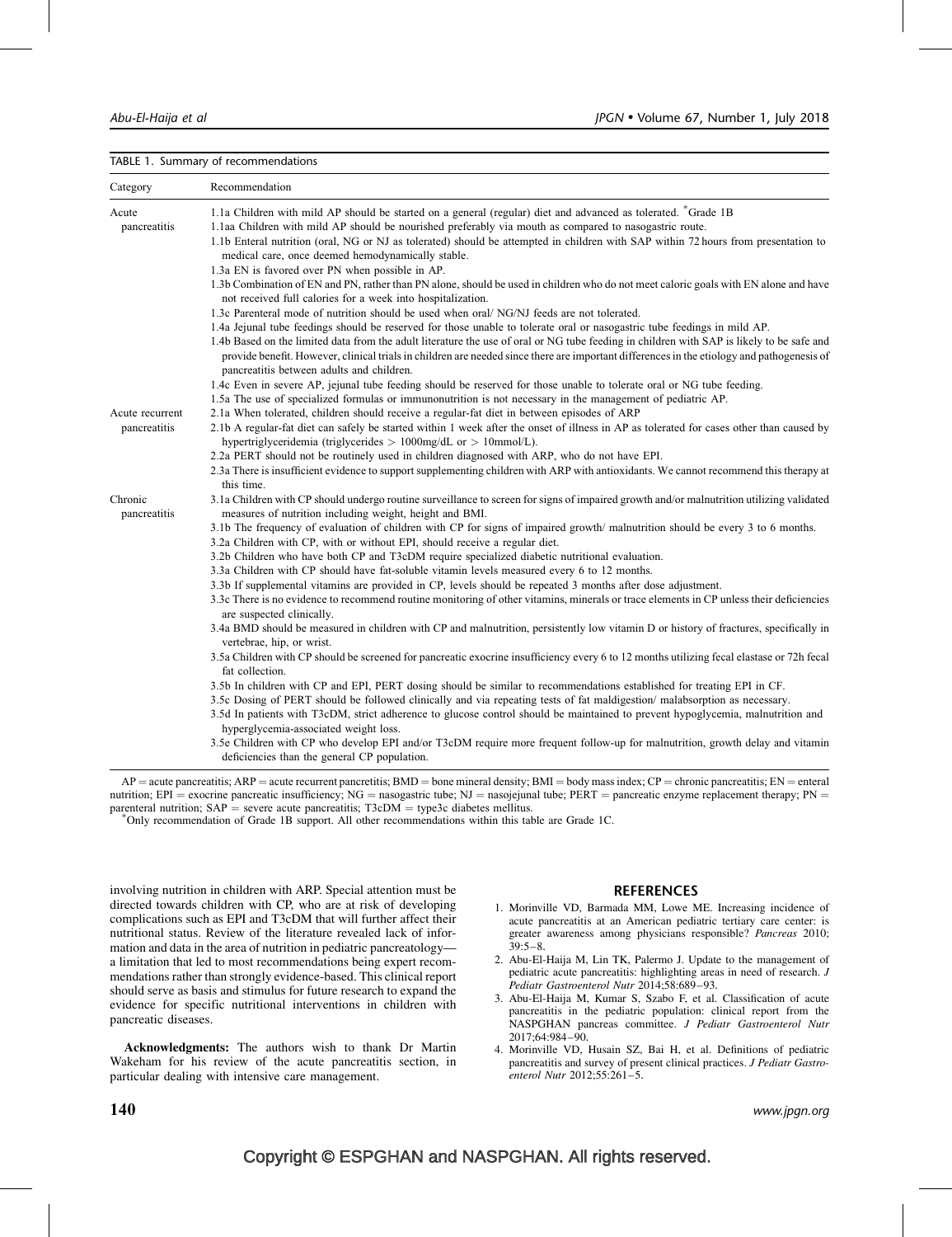- 5. Atkins D, Best D, Briss PA, et al. Grading quality of evidence and strength of recommendations. BMJ 2004;328:1490.
- 6. Shekelle P. Overview of clinical practice guidelines. Up To Date. Available at: [http://www. Uptodate.com](http://www.%20uptodate.com/). Accessed summer 2016 winter 2018.
- 7. Houben CH, Ade-Ajayi N, Patel S, et al. Traumatic pancreatic duct injury in children: minimally invasive approach to management. J Pediatr Surg 2007;42:629–35.
- 8. Poropat G, Giljaca V, Hauser G, et al. Enteral nutrition formulations for acute pancreatitis. Cochrane Database Syst Rev (3):2015:CD010605.
- 9. Gianotti L, Meier R, Lobo DN, et al. ESPEN Guidelines on Parenteral Nutrition: pancreas. Clin Nutr 2009;28:428–35.
- 10. Meier R, Ockenga J, Pertkiewicz M, et al. ESPEN Guidelines on Enteral Nutrition: pancreas. Clin Nutr 2006;25:275–84.
- 11. Li J, Xue GJ, Liu YL, et al. Early oral refeeding wisdom in patients with mild acute pancreatitis. Pancreas 2013;42:88-91.
- 12. Moraes JM, Felga GE, Chebli LA, et al. A full solid diet as the initial meal in mild acute pancreatitis is safe and result in a shorter length of hospitalization: results from a prospective, randomized, controlled, double-blind clinical trial. J Clin Gastroenterol 2010;44:517-22.
- 13. Larino-Noia J, Lindkvist B, Iglesias-Garcia J, et al. Early and/or immediately full caloric diet versus standard refeeding in mild acute pancreatitis: a randomized open-label trial. Pancreatology 2014;14: 167–73.
- 14. Eckerwall GE, Tingstedt BB, Bergenzaun PE, et al. Immediate oral feeding in patients with mild acute pancreatitis is safe and may accelerate recovery—a randomized clinical study. Clin Nutr 2007;26:758–63.
- 15. Abu-El-Haija M, Wilhelm R, Heinzman C, et al. Early enteral nutrition in children with acute pancreatitis. J Pediatr Gastroenterol Nutr 2016;62:453–6.
- 16. Szabo FK, Fei L, Cruz LA, et al. Early enteral nutrition and aggressive fluid resuscitation are associated with improved clinical outcomes in acute pancreatitis. J Pediatr 2015;167:397e1–402e1.
- 17. Olah A, Romics L Jr. Early enteral nutrition in acute pancreatitis benefits and limitations. Langenbecks Arch Surg 2008;393:261–269s.
- 18. Olah A, Pardavi G, Belagyi T, et al. Early nasojejunal feeding in acute pancreatitis is associated with a lower complication rate. Nutrition 2002;18:259–62.
- 19. Olah A, Romics L Jr. Evidence-based use of enteral nutrition in acute pancreatitis. Langenbecks Arch Surg 2010;395:309–16.
- 20. Dupont B, Musikas M, Dao MT, et al. Timing and route of enteral nutrition in severe acute pancreatitis? Pancreas 2016;45:e20.
- 21. Abou-Assi S, Craig K, O'Keefe SJ. Hypocaloric jejunal feeding is better than total parenteral nutrition in acute pancreatitis: results of a randomized comparative study. Am J Gastroenterol 2002;97:2255–62.
- 22. Eckerwall GE, Axelsson JB, Andersson RG. Early nasogastric feeding in predicted severe acute pancreatitis: a clinical, randomized study. Ann Surg 2006;244:959–65.
- 23. Gupta R, Patel K, Calder PC, et al. A randomised clinical trial to assess the effect of total enteral and total parenteral nutritional support on metabolic, inflammatory and oxidative markers in patients with predicted severe acute pancreatitis (APACHE II  $>$  or  $=$  6). Pancreatology 2003;3:406–13.
- 24. Kalfarentzos F, Kehagias J, Mead N, et al. Enteral nutrition is superior to parenteral nutrition in severe acute pancreatitis: results of a randomized prospective trial. Br J Surg 1997;84:1665-9.
- 25. Louie BE, Noseworthy T, Hailey D, et al. 2004 MacLean-Mueller prize enteral or parenteral nutrition for severe pancreatitis: a randomized controlled trial and health technology assessment. Can J Surg 2005;48:298–306.
- 26. McClave SA, Greene LM, Snider HL, et al. Comparison of the safety of early enteral vs parenteral nutrition in mild acute pancreatitis. JPEN J Parenter Enteral Nutr 1997;21:14–20.
- 27. Petrov MS, Kukosh MV, Emelyanov NV. A randomized controlled trial of enteral versus parenteral feeding in patients with predicted severe acute pancreatitis shows a significant reduction in mortality and in infected pancreatic complications with total enteral nutrition. Dig Surg 2006;23:336–44.
- 28. Windsor AC, Kanwar S, Li AG, et al. Compared with parenteral nutrition, enteral feeding attenuates the acute phase response and improves disease severity in acute pancreatitis. Gut 1998;42:431–5.
- 29. Zhao XL, Zhu SF, Xue GJ, et al. Early oral refeeding based on hunger in moderate and severe acute pancreatitis: a prospective controlled, randomized clinical trial. Nutrition 2015;31:171–5.
- 30. Wereszczynska-Siemiatkowska U, Swidnicka-Siergiejko A, Siemiatkowski A, et al. Early enteral nutrition is superior to delayed enteral nutrition for the prevention of infected necrosis and mortality in acute pancreatitis. Pancreas 2013;42:640–6.
- 31. Sun JK, Mu XW, Li WQ, et al. Effects of early enteral nutrition on immune function of severe acute pancreatitis patients. World J Gastroenterol 2013;19:917–22.
- 32. Sun JK, Li WQ, Ke L, et al. Early enteral nutrition prevents intraabdominal hypertension and reduces the severity of severe acute pancreatitis compared with delayed enteral nutrition: a prospective pilot study. World J Surg 2013;37:2053–60.
- 33. Yi F, Ge L, Zhao J, et al. Meta-analysis: total parenteral nutrition versus total enteral nutrition in predicted severe acute pancreatitis. Intern Med  $2012:51:523-30.$
- 34. Bakker OJ, van Brunschot S, van Santvoort HC, et al. Early versus ondemand nasoenteric tube feeding in acute pancreatitis. N Engl J Med 2014;371:1983–93.
- 35. Marik PE, Zaloga GP. Meta-analysis of parenteral nutrition versus enteral nutrition in patients with acute pancreatitis. BMJ 2004; 328:1407.
- 36. Al-Omran M, Albalawi ZH, Tashkandi MF, et al. Enteral versus parenteral nutrition for acute pancreatitis. Cochrane Database Syst Rev 2010;(1):CD002837.
- 37. Sun B, Gao Y, Xu J, et al. Role of individually staged nutritional support in the management of severe acute pancreatitis. *Hepatobiliary* Pancreat Dis Int 2004;3:458–63.
- 38. McClave SA, Heyland DK. The physiologic response and associated clinical benefits from provision of early enteral nutrition. Nutr Clin Pract 2009;24:305–15.
- 39. Abu-El-Haija M, Palermo JJ, Fei L, et al. Variability in pancreatitis care in pediatrics: a single institution's survey report. Pancreas 2016;45:40–5.
- 40. Petrov MS, Pylypchuk RD, Uchugina AF. A systematic review on the timing of artificial nutrition in acute pancreatitis. Br J Nutr 2009;101:787–93.
- 41. Bai HX, Lowe ME, Husain SZ. What have we learned about acute pancreatitis in children? J Pediatr Gastroenterol Nutr 2011;52:262–70.
- 42. Park AJ, Latif SU, Ahmad MU, et al. A comparison of presentation and management trends in acute pancreatitis between infants/toddlers and older children. J Pediatr Gastroenterol Nutr 2010;51:167–70.
- 43. Mekitarian Filho E, Carvalho WB, Silva FD. Acute pancreatitis in pediatrics: a systematic review of the literature. J Pediatr (Rio J) 2012;88:101–14.
- 44. Kumar S, Gariepy CE. Nutrition and acute pancreatitis: review of the literature and pediatric perspectives. Curr Gastroenterol Rep 2013;15:338.
- 45. Al-Omran M, AlBalawi Zaina H, Tashkandi Mariam F, et al. Enteral versus parenteral nutrition for acute pancreatitis. Cochrane Database of Systematic Reviews.John Wiley & Sons, Ltd; 2010.
- 46. Petrov MS. Moving beyond the 'pancreatic rest' in severe and critical acute pancreatitis. Crit Care 2013;17:161.
- 47. Eatock FC, Chong P, Menezes N, et al. A randomized study of early nasogastric versus nasojejunal feeding in severe acute pancreatitis. Am J Gastroenterol 2005;100:432–9.
- 48. Kumar A, Singh N, Prakash S, et al. Early enteral nutrition in severe acute pancreatitis: a prospective randomized controlled trial comparing nasojejunal and nasogastric routes. J Clin Gastroenterol 2006;40: 431–4.
- 49. Singh N, Sharma B, Sharma M, et al. Evaluation of early enteral feeding through nasogastric and nasojejunal tube in severe acute pancreatitis: a noninferiority randomized controlled trial. Pancreas 2012;41:153–9.
- 50. Chang Y, Fu H, Xiao Y, et al. Nasogastric or nasojejunal feeding in predicted severe acute pancreatitis: a meta-analysis. Crit Care 2013;17:R118.
- 51. Zhu Y, Yin H, Zhang R, et al. Nasogastric nutrition versus nasojejunal nutrition in patients with severe acute pancreatitis: a meta-analysis of randomized controlled trials. Gastroenterol Res Pract 2016;2016: 6430632.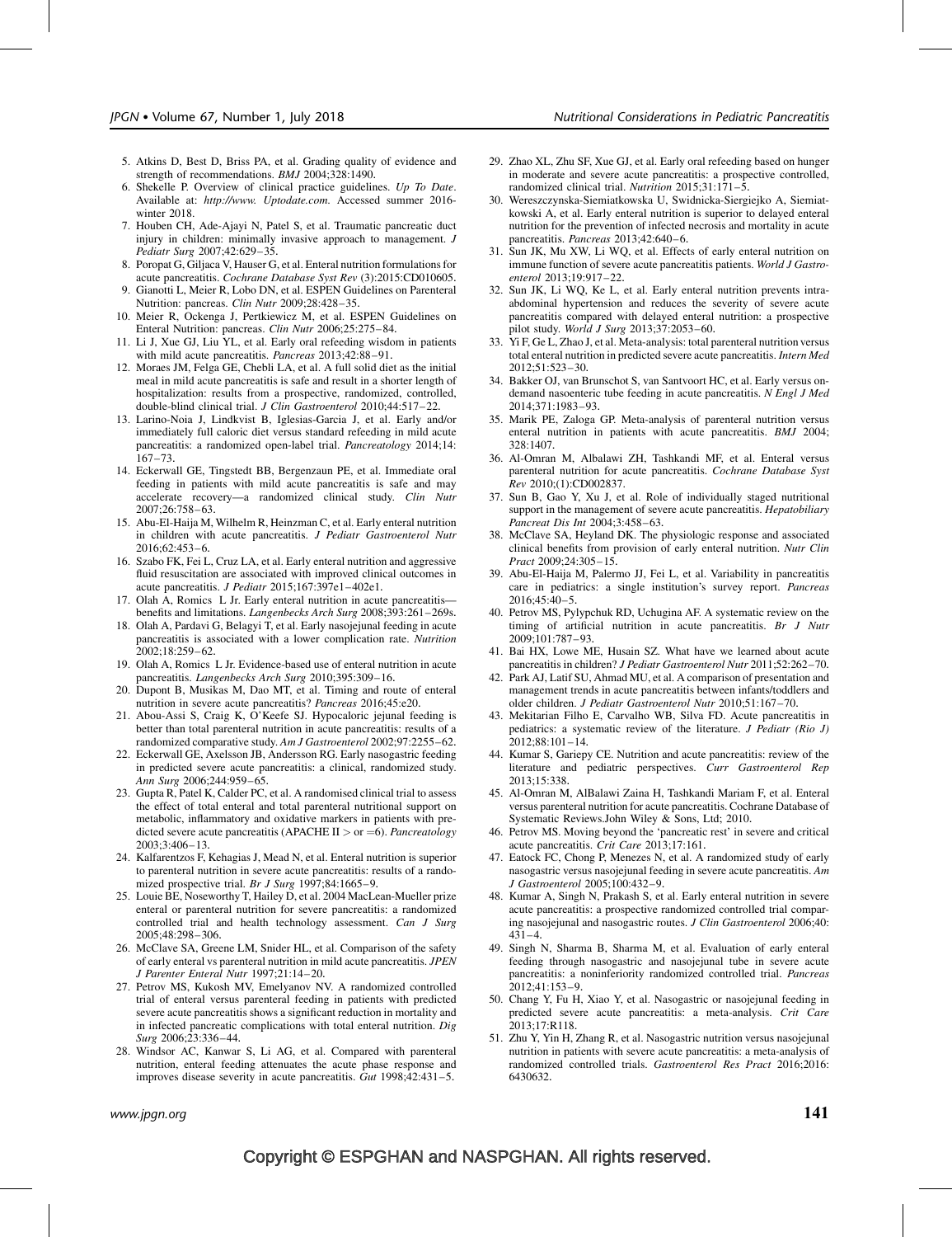- 52. Olah A, Romics L Jr. Enteral nutrition in acute pancreatitis: a review of the current evidence. World J Gastroenterol 2014;20:16123–31.
- 53. Hallay J, Kovacs G, Szatmari K, et al. Early jejunal nutrition and changes in the immunological parameters of patients with acute pancreatitis. Hepatogastroenterology 2001;48:1488-92.
- 54. Lasztity N, Hamvas J, Biro L, et al. Effect of enterally administered n-3 polyunsaturated fatty acids in acute pancreatitis–a prospective randomized clinical trial. Clin Nutr 2005;24:198-205.
- 55. Pearce CB, Sadek SA, Walters AM, et al. A double-blind, randomised, controlled trial to study the effects of an enteral feed supplemented with glutamine, arginine, and omega-3 fatty acid in predicted acute severe pancreatitis. *JOP* 2006;7:361-71.
- 56. Huang XX, Wang XP, Ma JJ, et al. Effects of enteral nutrition supplemented with glutamine and arginine on gut barrier in patients with severe acute pancreatitis: a prospective randomized controlled trial. Zhonghua Yi Xue Za Zhi  $2008;88:2407-9$ .
- 57. Asrani V, Chang WK, Dong Z, et al. Glutamine supplementation in acute pancreatitis: a meta-analysis of randomized controlled trials. Pancreatology 2013;13:468–74.
- 58. Sathiaraj E, Murthy S, Mansard MJ, et al. Clinical trial: oral feeding with a soft diet compared with clear liquid diet as initial meal in mild acute pancreatitis. Aliment Pharmacol Ther 2008;28:777–81.
- 59. Jacobson BC, Vander Vliet MB, Hughes MD, et al. A prospective, randomized trial of clear liquids versus low-fat solid diet as the initial meal in mild acute pancreatitis. Clin Gastroenterol Hepatol 2007;5:946–51quiz 886.
- 60. Abu-El-Haija M, Kumar S, Quiros JA, et al. Management of acute pancreatitis in the pediatric population: a clinical report from the North American Society for Pediatric Gastroenterology, Hepatology and Nutrition Pancreas Committee. J Pediatr Gastroenterol Nutr 2018;66:159–76.
- 61. Kleinman R, Greer, F. American Academy of Pediatrics (AAP) Committee on Nutrition. Pediatric Nutrition. 7th edition. 2013; AAP Elk Grove, IL, USA, p. 151.
- 62. Gow ML, Garnett SP, Baur LA, et al. The effectiveness of different diet strategies to reduce type 2 diabetes risk in youth. Nutrients 2016;8:E486.
- 63. Sonneville KD. A Manual of Pediatric Peoples.Medical Publishing House; 2014.
- 64. Valdivielso P, Ramirez-Bueno A, Ewald N. Current knowledge of hypertriglyceridemic pancreatitis. Eur J Intern Med 2014;25:689-94.
- 65. Meier R, Beglinger C, Layer P, et al. ESPEN guidelines on nutrition in acute pancreatitis. European Society of Parenteral and Enteral Nutrition. Clin Nutr 2002;21:173–83.
- 66. Owyang C. Discovery of a cholecystokinin-releasing peptide: biochemical characterization and physiological implications. Chin J Physiol 1999;42:113–20.
- 67. Ahmed Ali U, Jens S, Busch OR, et al. Antioxidants for pain in chronic pancreatitis. Cochrane Database Syst Rev 2014;(8):CD008945.
- 68. Yaghoobi M, McNabb-Baltar J, Bijarchi R, et al. Pancreatic enzyme supplements are not effective for relieving abdominal pain in patients with chronic pancreatitis: meta-analysis and systematic review of randomized controlled trials. Can J Gastroenterol Hepatol 2016;2016:8541839.
- 69. Xu Y, Wu D, Zeng Y, et al. Pancreatic exocrine function and morphology following an episode of acute pancreatitis. Pancreas 2012;41:922–7.
- 70. Armstrong JA, Cash N, Soares PM, et al. Oxidative stress in acute pancreatitis: lost in translation? Free Radic Res 2013;47:917-33.
- 71. Gooshe M, Abdolghaffari AH, Nikfar S, et al. Antioxidant therapy in acute, chronic and post-endoscopic retrograde cholangiopancreatography pancreatitis: an updated systematic review and meta-analysis. World J Gastroenterol 2015;21:9189–208.
- 72. Rustagi T, Njei B. Antioxidant therapy for pain reduction in patients with chronic pancreatitis: a systematic review and meta-analysis. Pancreas 2015;44:812–8.
- 73. Uomo G, Talamini G, Rabitti PG. Antioxidant treatment in hereditary pancreatitis. A pilot study on three young patients. Dig Liver Dis 2001;33:58–62.
- 74. Schwarzenberg SJ, Bellin M, Husain SZ, et al. Pediatric chronic pancreatitis is associated with genetic risk factors and substantial disease burden. J Pediatr 2015;166:890.e1-896.e1.
- 75. Kolodziejczyk E, Wejnarska K, Dadalski M, et al. The nutritional status and factors contributing to malnutrition in children with chronic pancreatitis. Pancreatology 2014;14:275–9.
- 76. Kumar S, Ooi CY, Werlin S, et al. Risk factors associated with pediatric acute recurrent and chronic pancreatitis: lessons from INSPPIRE. JAMA Pediatr 2016;170:562–9.
- 77. Dickerson RN, Vehe KL, Mullen JL, et al. Resting energy expenditure in patients with pancreatitis. Crit Care Med 1991;19:484–90.
- 78. Afghani E, Sinha A, Singh VK. An overview of the diagnosis and management of nutrition in chronic pancreatitis. Nutr Clin Pract 2014;29:295–311.
- 79. Mirtallo JM, Forbes A, McClave SA, et al. International consensus guidelines for nutrition therapy in pancreatitis. JPEN J Parenter Enteral Nutr 2012;36:284–91.
- 80. Duggan S, O'Sullivan M, Feehan S, et al. Nutrition treatment of deficiency and malnutrition in chronic pancreatitis: a review. Nutr Clin Pract 2010;25:362–70.
- 81. Rasmussen HH, Irtun O, Olesen SS, et al. Nutrition in chronic pancreatitis. World J Gastroenterol 2013;19:7267–75.
- 82. Duggan SN, Smyth ND, O'Sullivan M, et al. The prevalence of malnutrition and fat-soluble vitamin deficiencies in chronic pancreatitis. Nutr Clin Pract 2014;29:348–54.
- 83. Stallings VA, Stark LJ, Robinson KA, et al. Evidence-based practice recommendations for nutrition-related management of children and adults with cystic fibrosis and pancreatic insufficiency: results of a systematic review. J Am Diet Assoc 2008;108:832–9.
- 84. Gupte AR, Forsmark CE. Chronic pancreatitis. Curr Opin Gastroenterol 2014;30:500–5.
- 85. Shea JC, Bishop MD, Parker EM, et al. An enteral therapy containing medium-chain triglycerides and hydrolyzed peptides reduces postprandial pain associated with chronic pancreatitis. Pancreatology 2003;3:36–40.
- 86. Kataoka K, Sakagami J, Hirota M, et al. Effects of oral ingestion of the elemental diet in patients with painful chronic pancreatitis in the reallife setting in Japan. Pancreas 2014;43:451-7.
- 87. Castineira-Alvarino M, Lindkvist B, Luaces-Regueira M, et al. The role of high fat diet in the development of complications of chronic pancreatitis. Clin Nutr 2013;32:830–6.
- 88. Engelen MP, Com G, Deutz NE. Protein is an important but undervalued macronutrient in the nutritional care of patients with cystic fibrosis. Curr Opin Clin Nutr Metab Care 2014;17:515–20.
- 89. Gaskin KJ. Nutritional care in children with cystic fibrosis: are our patients becoming better? Eur J Clin Nutr 2013;67:558-64.
- 90. Matel JL. Nutritional management of cystic fibrosis. JPEN J Parenter Enteral Nutr 2012;36(1 suppl):60S–7S.
- 91. Matsumoto M, Wakasugi H, Ibayashi H, et al. lipid peroxide and glutathione peroxidase in patients with chronic pancreatitis. Clin Chim Acta 1981;110:121–5.
- 92. Funakoshi A, Kimura T, Shinozaki H, et al. Comparisons between absorption of vitamin E in patients with chronic pancreatitis and healthy controls: the bioavailability of vitamin E. Tohoku J Exp Med 1986;148:393–401.
- 93. Kalvaria I, Labadarios D, Shephard GS, et al. Biochemical vitamin E deficiency in chronic pancreatitis. *Int J Pancreatol* 1986;1:119-28.
- 94. Marotta F, Labadarios D, Frazer L, et al. Fat-soluble vitamin concentration in chronic alcohol-induced pancreatitis. Relationship with steatorrhea. Dig Dis Sci 1994;39:993–8.
- 95. Segal I, Gut A, Schofield D, et al. Micronutrient antioxidant status in black South Africans with chronic pancreatitis: opportunity for prophylaxis. Clin Chim Acta 1995;239:71–9.
- 96. Van Gossum A, Closset P, Noel E, et al. Deficiency in antioxidant factors in patients with alcohol-related chronic pancreatitis. Dig Dis Sci 1996;41:1225–31.
- 97. Morris-Stiff GJ, Bowrey DJ, Oleesky D, et al. The antioxidant profiles of patients with recurrent acute and chronic pancreatitis. Am J Gastroenterol 1999;94:2135–40.
- 98. Quilliot D, Walters E, Bonte JP, et al. Diabetes mellitus worsens antioxidant status in patients with chronic pancreatitis. Am J Clin Nutr 2005;81:1117–25.
- 99. Klapdor S, Richter E, Klapdor R. Vitamin D status and per-oral vitamin D supplementation in patients suffering from chronic pancreatitis and pancreatic cancer disease. Anticancer Res 2012;32:1991–8.